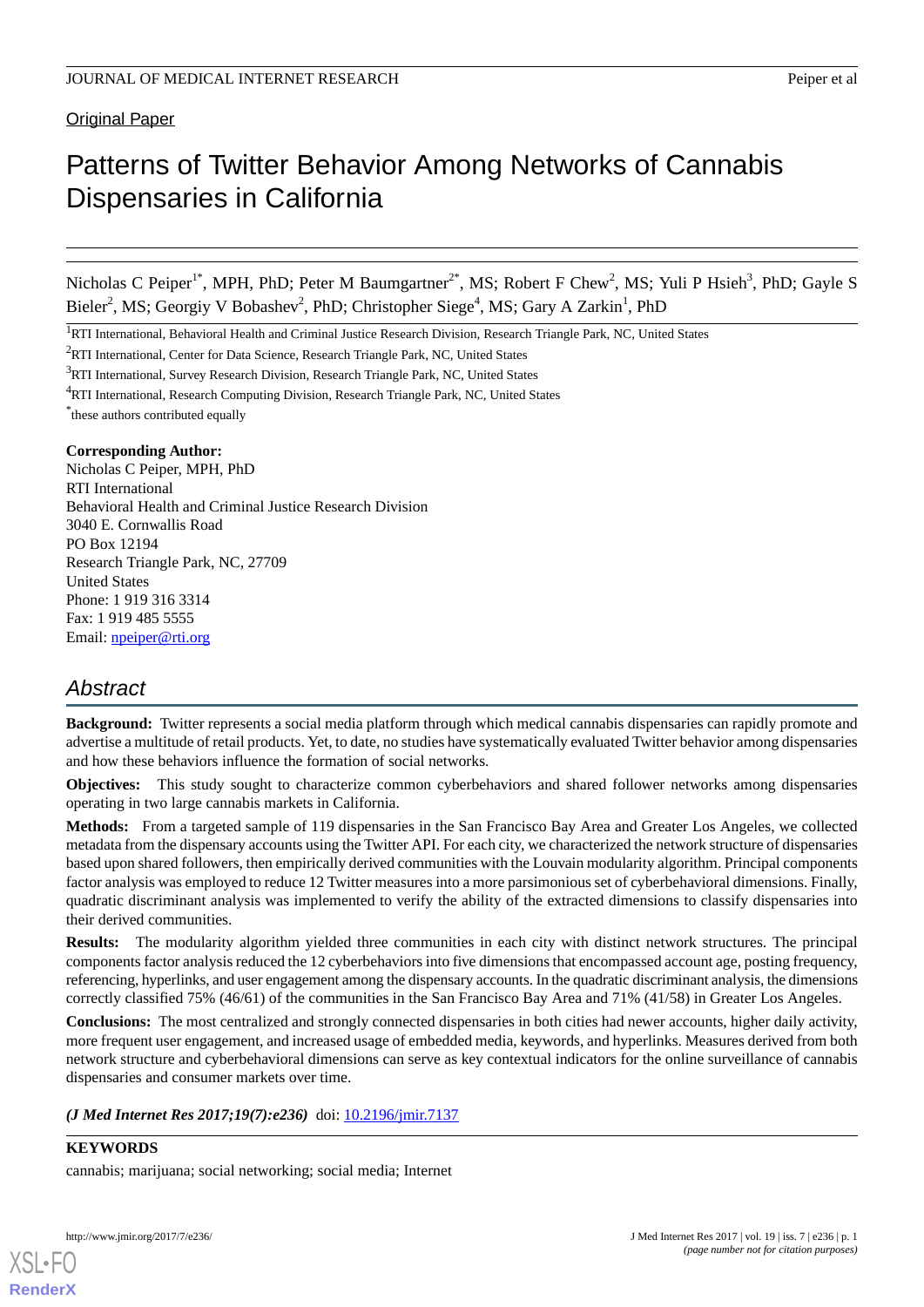# *Introduction*

Dramatic population-based shifts in cannabis use have occurred over the past 15 years in the United States [[1](#page-9-0)]. As of July 2017, 29 states and Washington DC have enacted laws that permit medical cannabis use. Much research has helped to understand individuals who use cannabis for medical purposes [\[2](#page-9-1)], ranging from their consumption patterns and motivations for use to service satisfaction and clinical preferences [\[3](#page-9-2)[-6](#page-10-0)]. Similar efforts have explored how state laws differentially impact operation and enforcement of cannabis businesses, health centers, and cultivation practices [\[7](#page-10-1),[8\]](#page-10-2). Nevertheless, significant public debate remains about the medicinal value of cannabis given the large body of clinical and population-based studies showing increased risk of many adverse outcomes [[8\]](#page-10-2), especially with regard to the effects of high potency strains and concentrated products like edibles [\[9](#page-10-3)[,10](#page-10-4)].

Notably, these debates coincide with the growing availability of medical and recreational cannabis products at dispensaries across the United States. In California, the world's largest legal market for cannabis, medical cannabis patients report that they vary their purchasing behaviors based upon product pricing and availability at dispensaries as well as the specific conditions for which they received a physician recommendation [\[11](#page-10-5)]. Patients also report that experiences and interactions with dispensary staff like budtenders greatly influence their purchasing behaviors, including their willingness to try new products [[12\]](#page-10-6). Because dispensaries serve as the purveyors of cannabis products and strongly influence population-based consumption [[11](#page-10-5)[,12](#page-10-6)], many advertise their products and services through a wide variety of platforms, including social network platforms like Twitter.

While it is estimated that 1 in 2000 tweets pertain to cannabis [[13\]](#page-10-7), there are currently no studies that specifically focus on how dispensaries use Twitter to engage with medical cannabis patients and their larger follower base. This gap is particularly salient as content analyses of influential Twitter users show that cannabis-related tweets tend to elicit positive sentiments towards cannabis, including heavy and frequent use behaviors [[13\]](#page-10-7). A recent study found that WeedTweets (@stillblazingtho), a Twitter account with over 1 million followers, posts an average of 10 tweets per day and that these tweets tend to normalize regular cannabis use, especially among youth and certain minority populations [[14\]](#page-10-8). In addition, other studies have detected higher frequencies of tweets related to cannabis concentrates (eg, edibles, dabs, and oils) in states that allow medical and recreational consumption [\[15](#page-10-9),[16\]](#page-10-10), which may be partially attributable to increasingly permissive and accepting attitudes toward cannabis.

Considering the well-documented impacts of social networks on consumer preferences and behaviors [[17-](#page-10-11)[19](#page-10-12)], an explicit focus on the exchange of cannabis-related information may provide valuable insights into how networks of cannabis consumers form around dispensaries on Twitter. For instance, some dispensaries regularly use Twitter to share their menus,

inform their followers about new products, offer coupons and promotions, promote retail services, post industry trends and events, and mention findings from scientific studies. Other dispensaries, however, may engage in these practices less frequently or have more sporadic Twitter usage, which could influence their ability to form strong and sustained networks of followers.

More importantly, systematic investigation of dispensaries on Twitter can provide insights into how dispensaries behave on the Internet and how these behaviors influence the formation of shared follower communities. This comparative study therefore examines a set of 12 Twitter cyberbehaviors among two samples of cannabis dispensaries from the San Francisco Bay Area (SFBA) and Greater Los Angeles (GLA). For each metropolitan area, we visualize overall network structure and community formation based upon shared followers, then reduce the cyberbehaviors into a more parsimonious set of dimensions with principal components factor analysis. Finally, we utilize quadratic discriminant analysis to investigate whether the extracted dimensions of cyberbehavior significantly differentiate between dispensary communities in California.

# *Methods*

#### **Study Sample**

We adapted aspects of targeted sampling methods to select cannabis dispensaries in SFBA and GLA. Traditionally, these methods have been used in social science and public health studies to access "hidden" populations (eg, medical cannabis patients or people who inject drugs) outside of community or medical settings [\[20](#page-10-13)]. Targeted sampling integrates components of street ethnography, theoretical sampling, stratified survey sampling, quota sampling, and respondent-driven sampling [[21](#page-10-14)[-24](#page-10-15)]. As it improves upon convenience samples through a purposive and rigorous process, a growing body of studies has used targeted sampling to recruit representative samples that are comparable to those achieved through random sampling techniques [\[25](#page-10-16)-[28\]](#page-11-0).

In the context of cannabis dispensaries in California, we included licensed, registered, and commercially zoned dispensaries from the Medical Dispensary Program in San Francisco, the Cannabis Regulatory Commission in Oakland, the Medical Cannabis Commission in Berkeley, and the Medical Marijuana ID Program in Los Angeles. We then cross-referenced the initial database with Leafly, WeedMaps, and THCFinder, three popular cannabis sites that allow users to geolocate dispensaries throughout the United States, including California. These sites include streamlined platforms with comprehensive information about social network profiles, which allowed us to expand our initial database and create a larger catchment of dispensary accounts on Twitter. With this final sample of dispensary accounts, we collected the account IDs of followers and the last 3200 tweets available as of February 16, 2016. Finally, a set of 12 cyberbehaviors were derived with metadata from the accounts and fell into three broad categories: account age, posting frequency, and tweet composition [\(Table 1](#page-2-0)).

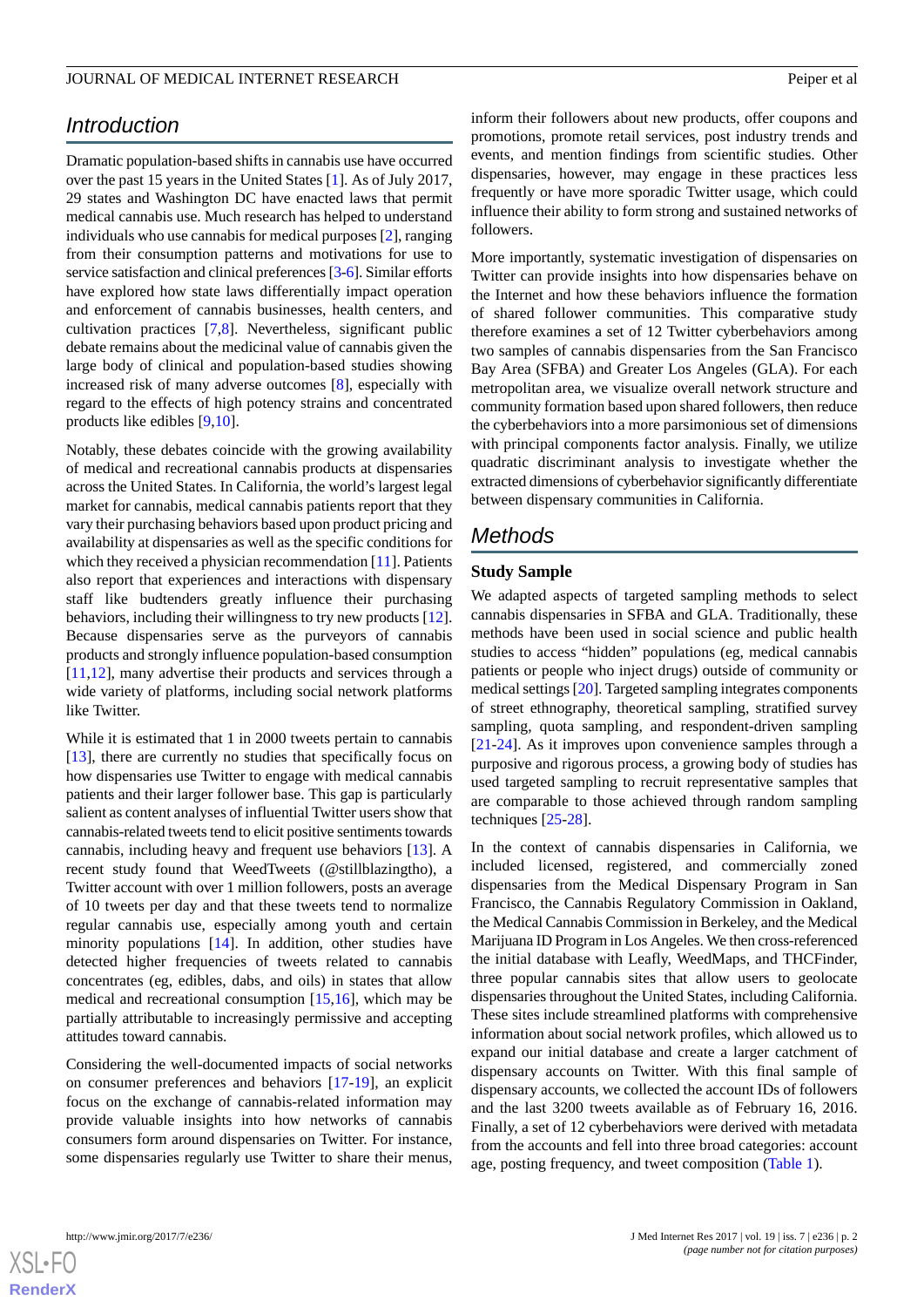<span id="page-2-0"></span>**Table 1.** Definitions for Twitter cyberbehaviors.

| Cyberbehaviors           |                             | Definition                                                                     |
|--------------------------|-----------------------------|--------------------------------------------------------------------------------|
| <b>Account age</b>       |                             |                                                                                |
|                          | Overall age                 | Number of days a Twitter account has existed                                   |
|                          | Total days tweeting         | Number of days at least one tweet was sent from an account                     |
| <b>Posting frequency</b> |                             |                                                                                |
|                          | Tweets collected            | Total number of tweets collected from an account timeline                      |
|                          | Percentage of days tweeting | Percentage of days since an account was created that there has been a<br>tweet |
|                          | Max. tweets per day         | Maximum number of times an account has posted a tweet in a single<br>day       |
|                          | Average tweets per day      | Mean number of times an account tweets per day <sup>a</sup>                    |
|                          | Median absolute deviation   | Median absolute deviation (MAD) of tweets per day                              |
| <b>Tweet composition</b> |                             |                                                                                |
|                          | Hashtag $(\#)$              | Percentage of tweets collected that contained a hashtag                        |
|                          | Mention $(\mathcal{Q})$     | Percentage of tweets collected that mentioned another user directly            |
|                          | Retweet (RT)                | Percentage of tweets collected that were retweets                              |
|                          | Media                       | Percentage of tweets collected that contained embedded media <sup>b</sup>      |
|                          | Hyperlink (http://)         | Percentage of tweets collected that contained a hyperlink                      |

<sup>a</sup>Excludes days on which an account did not tweet.

<sup>b</sup>Images, videos, and documents.

#### **Network Structure and Community Detection**

With the account information for each dispensary and their followers, we created a projection from the dispensary networks with edge weights representing shared followership [[29\]](#page-11-1). Because the sampled dispensary accounts had a highly right-skewed distribution of followers, we normalized follower counts between two dispensaries by calculating the ratio of shared followers to potential shared followers, where *potential shared followers* was the minimum of the follower counts of the two dispensaries. With similarities to the Jaccard index, this measurement computed a projection function that determined the shared potential followers between dispensaries [\[30](#page-11-2),[31\]](#page-11-3). As depicted in [Figure 1,](#page-3-0) two hypothetical dispensaries share four followers out of a total of six potential shared followers, yielding a projection function of 66%.

The Louvain Method [[32\]](#page-11-4) was then utilized to detect dispensary communities in SFBA and GLA. This unsupervised algorithm finds communities of large networks and provides a hierarchical structure for the network through an iterative, two-stage process that maximizes modularity. The method first began by selecting a random dispensary (ie, node) and assigning that dispensary to a community of one of its neighboring dispensaries, until all existing dispensaries in the network were assigned to a community. In the second phase, each dispensary represented a community from phase one, while edges between dispensaries represented the sum of the weights of the previous connections between dispensaries in those two communities. These two phases of optimizing modularity and constructing a meta-network in each city were repeated until a network with the maximum value of modularity was found.

After creating the network data and calculating communities, we visualized each city's network with a force-directed graph drawing algorithm. This network visualization algorithm places nodes with more shared follower potential closer to each other and repulses nodes with limited or no potential. For the purposes of this study, dispensaries from the same community were visualized using colored nodes.

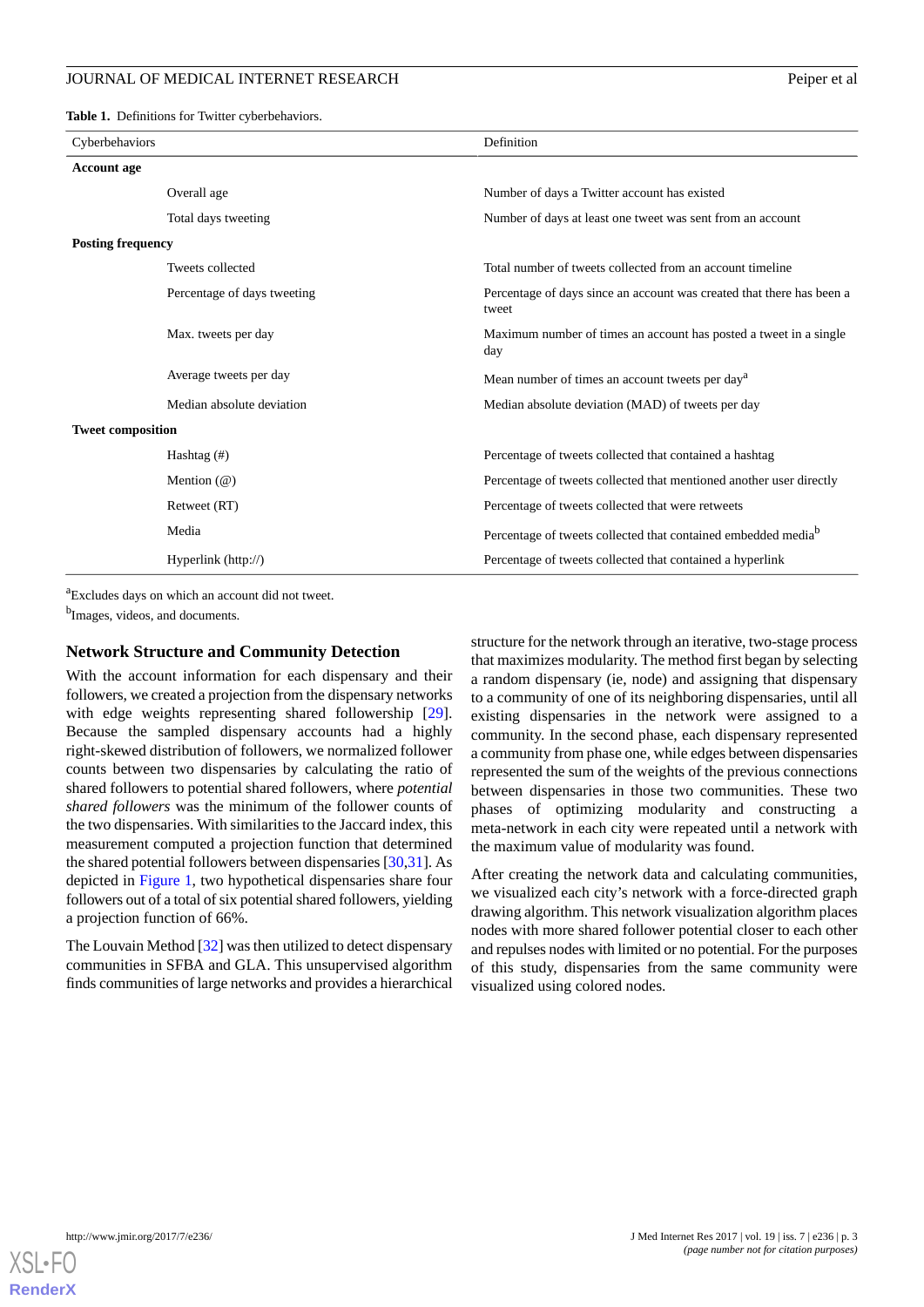<span id="page-3-0"></span>**Figure 1.** Hypothetical shared follower network.



#### **Cyberbehavioral Dimensions and Community Classification**

For the 12 cyberbehaviors, descriptive statistics were computed to characterize each city's set of communities. Wilcoxon rank-sum and Kruskal-Wallis tests were also performed to explore any statistically significant differences between cities and communities for the 12 cyberbehaviors. We then conducted principal components factor analysis (PCA) with a 12x12 correlation matrix of the cyberbehaviors to extract empirically meaningful dimensions. PCA provided a method with which to address multicollinearity among the cyberbehaviors and arrive at a more parsimonious set of dimensions that account for the data variability. Lastly, we performed quadratic discriminant analysis (QDA) to determine the classification accuracy of the extracted cyberbehaviors [\[33](#page-11-5)]. For the purpose of this study, QDA produced classification tables for each city, which allowed for distinguishing between modularity classes with the extracted cyberbehavioral dimensions from the PCA.

# *Results*

#### **Descriptive Statistics**

Overall, a total of 119 dispensary accounts were examined, with 61 in SFBA and 58 in GLA. The mean values for each cyberbehavior are shown for the two cities in [Table 2](#page-4-0). Each account in SFBA and GLA was approximately three years old on average. The cyberbehaviors for posting frequency and tweet frequency were highly comparable between the two cities. Although dispensary accounts in SFBA spent a higher number

of days tweeting and sent more tweets than accounts in GLA, no significant differences were found.

#### **Network Structure and Community Formation**

[Figure 2](#page-5-0) visualizes the two shared follower networks of dispensaries in SFBA and GLA. The size of the nodes corresponds to the total number of followers, the thickness of the edges indicates the shared follower potential, and the color of the nodes refers to the community classifications from the Louvain method. Overall, the distribution of shared followers between each pair of accounts differed between SFBA and GLA. The range of shared followers was .2% to 71% in SFBA compared with 3% to 46% in GLA.

Among the SFBA networks, 21% (n=13, marked in green) of dispensaries were in a weakly connected community with all members having a modest number of Twitter followers. Another 38% (n=23, marked in orange) were in a fairly centralized community of dispensaries with strong interconnections between smaller accounts. The largest community accounted for 41% of the sample (n=25, marked in purple) and had strong interconnections through the most popularly followed dispensary. In GLA, a community accounting for 38% (n=22, marked in orange) of the network had the two dispensaries with the most followers, although its members were weakly connected. A small and weakly connected network accounted for 17% of the network ( $n=10$ , marked in green), with only two that had a relatively large group of followers. Despite only a modest number of followers on Twitter, the remaining 45% of the network (n=26, marked in purple) formed the largest and most strongly connected community, indicating a substantial portion of shared followers between any given pair of members.

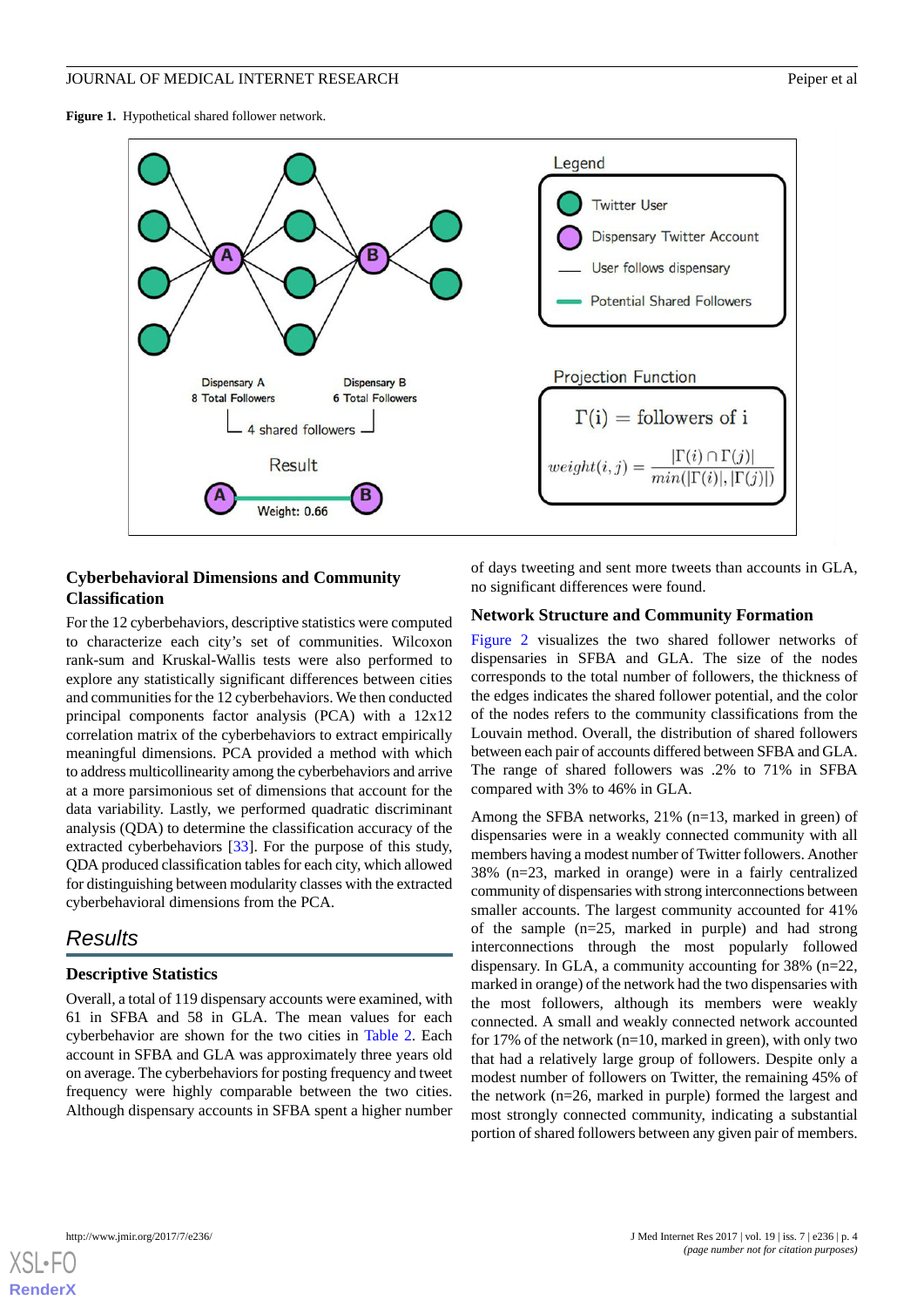<span id="page-4-0"></span>

|  |  |  |  | Table 2. Descriptive statistics for Twitter cyberbehaviors. |  |
|--|--|--|--|-------------------------------------------------------------|--|
|--|--|--|--|-------------------------------------------------------------|--|

| Cyberbehaviors                             | $SFBAa$ (n=61) | $GLA^b$ (n=58) | $P$ value <sup>c</sup> |
|--------------------------------------------|----------------|----------------|------------------------|
|                                            | Mean           | Mean           |                        |
| Account Age, Days (Years)                  | 1107.8(3.0)    | 1006.2(2.8)    | .49                    |
| <b>Total Days Tweeting</b>                 | 285.5          | 202.6          | .14                    |
| <b>Tweets Collected</b>                    | 965.4          | 590.3          | .21                    |
| Max. Tweets Per Day                        | 15.1           | 16.4           | .87                    |
| Average Tweets Per Day                     | 3.0            | 2.9            | .72                    |
| MAD <sup>d</sup> Tweets Per Day            | 0.8            | 0.8            | .92                    |
| Percentage of Days Tweeting                | 25.9           | 24.1           | .34                    |
| Percentage of Tweets with Media            | 20.4           | 21.0           | .98                    |
| Percentage of Tweets with $#^e$            | 40.4           | 40.4           | .92                    |
| Percentage of Tweets with $@$ <sup>f</sup> | 26.1           | 27.6           | .54                    |
| Percentage of Tweets with RT <sup>g</sup>  | 10.2           | 10.5           | .63                    |
| Percentage of Tweets with Hyperlink        | 55.9           | 51.8           | .47                    |

a SFBA: San Francisco Bay Area.

<sup>b</sup>GLA: Greater Los Angeles.

<sup>c</sup>The *P* values were calculated with the Wilcoxon rank-sum tests to accommodate for the nonparametric nature of the cyberbehaviors.

<sup>d</sup>MAD: median absolute deviation.

<sup>e</sup>#=hashtag.

 $f$ @=user mention.

<sup>g</sup>RT: Retweet.

In the subgraphs [\(Figure 3\)](#page-5-1), we recalibrated the tie-strength and considered an edge to be present when the proportion of shared followers of a given pair of dispensaries was above the 95th percentile of shared follower potential between any given pair of dispensaries in each of the two cities. We tested various thresholds of shared follower potential: the median, the third quartile (75th percentile), 90th percentile and 95th percentile. As highly consistent network graphs were found, the 95th percentile was used as the final threshold to produce the subgraphs with the strongest tie-strength in the social networks with the best visual clarity.

As [Figure 3](#page-5-1) illustrates, one dispensary is particularly popular in SFBA, where it not only attracts substantially more followers than its counterparts, but also has stronger connections to the followers. In contrast, large dispensaries in GLA are not as strongly connected and centralized as those in SFBA, given that they do not share many followers ([Figure 3](#page-5-1)). Although four of them seem to be very popular with a large group of followers, they occupy different network positions and attract different groups of Twitter users through a smaller but highly centralized and interconnected dispensary. Additionally, there was a cluster

of well-connected dispensaries with a group of small, but mostly shared followers.

#### **Cyberbehavioral Dimensions**

The mean values for the cyberbehaviors are summarized for the extracted communities in [Multimedia Appendix 1.](#page-9-3) In SFBA, the weakly connected orange community had lower rates of maximum tweets per day, average tweets per day, hashtags, and user mentions, despite having the highest number and percentage of days where a tweet was sent. In comparison, the moderately connected green and strongly connected purple communities had higher frequencies of tweets as well as more user engagement (eg, mention and retweet), hashtag usage, embedded media, and hyperlinks. Significant differences between SFBA communities were found for account age, total days tweeting, average tweets per day, and percentage of tweets with media. For the GLA dispensaries, the highly connected purple community had the highest percent of days tweeting, embedded media, hashtag usage, and hyperlinks. The weakly connected green and orange communities tended to have higher account ages, total tweet days, and total tweets. The only significant differences between GLA communities were found for account age.

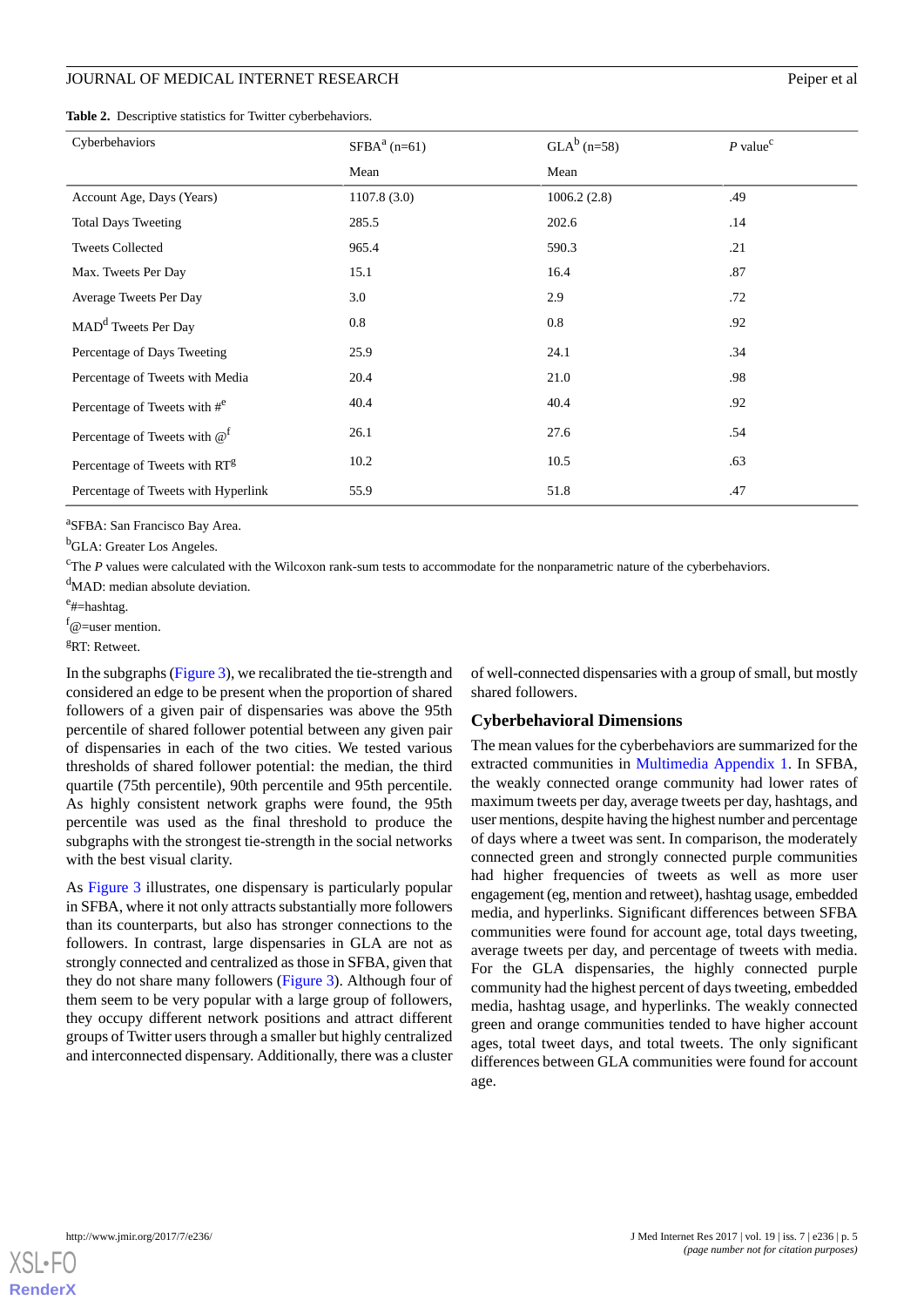<span id="page-5-0"></span>**Figure 2.** Shared follower networks in the San Francisco Bay Area and Greater Los Angeles.



<span id="page-5-1"></span>**Figure 3.** Shared follower network subgraphs in the San Francisco Bay Area and Greater Los Angeles.



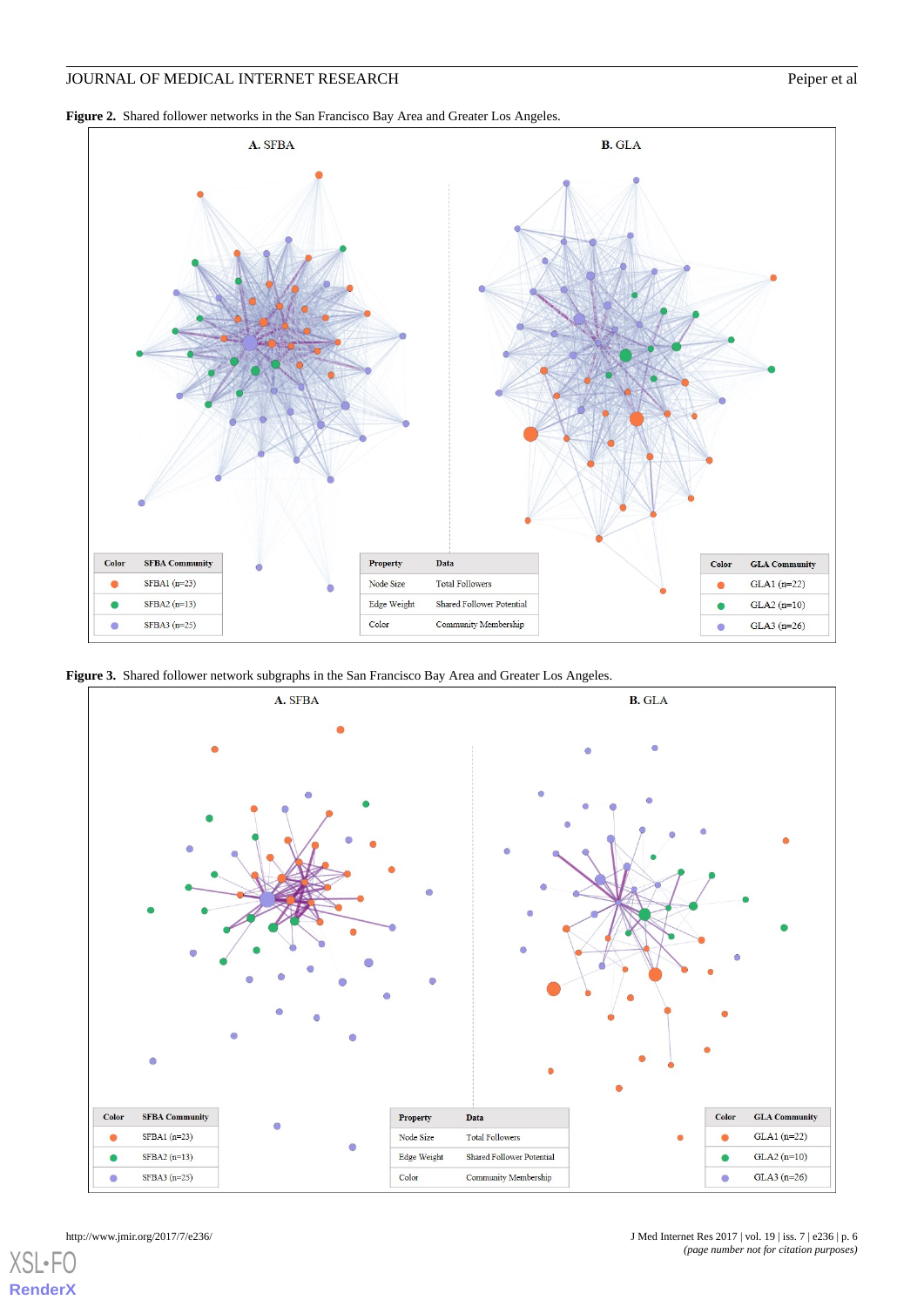The principal components factor analysis yielded five relevant factors (eigenvalues>1.0) that describe the Twitter behaviors of dispensaries in SFBA [\(Table 3\)](#page-6-0). The first factor for SFBA was classified as *activity* (eigenvalue=4.3) and included three behaviors indicating the daily message frequency of users: maximum tweets per day, average tweets per day, and median absolute deviation of tweets per day. The second factor, *age* (eigenvalue=3.2), included two items: account age and percentage of tweets with media like images and videos, suggesting a specific Twitter usage pattern among SFBA dispensaries with older accounts that were less likely to include media in their tweets.

We categorized the third factor for SFBA dispensaries as *longevity* (eigenvalue=1.4) with both total days tweeting and percentage of days tweeting loading on to this dimension, followed by *engagement* (eigenvalue=1.2) with both percentage of tweets that were retweets (ie, tweets being forwarded or shared with others by users who read the original tweet) and mentions (ie, including another user account in the tweet) being loaded on this factor. The engagement dimension captures how users interact with each other on Twitter. Lastly, *referencing* (eigenvalue=1.0) included two items that link the tweet to additional information sources: percentage of tweets with hashtags (#) and hyperlinks (http://).

| Cyberbehaviors                            | Activity | Age     | Longevity | Engagement | Referencing |
|-------------------------------------------|----------|---------|-----------|------------|-------------|
| Eigenvalues <sup>a,b</sup>                | 4.3      | 2.2     | 1.4       | 1.2        | 1.0         |
| Account Age                               | 0.02     | 0.60    | $-0.02$   | 0.01       | $-0.18$     |
| <b>Total Days Tweeting</b>                | $-0.06$  | 0.29    | 0.54      | $-0.05$    | $-0.13$     |
| Percentage of Days Tweeting               | $-0.04$  | $-0.20$ | 0.74      | 0.06       | 0.12        |
| <b>Tweets Collected</b>                   | 0.28     | 0.19    | 0.32      | $-0.11$    | $-0.03$     |
| Max. Tweets Per Day                       | 0.46     | 0.03    | 0.07      | 0.10       | $-0.01$     |
| Average Tweets Per Day                    | 0.64     | $-0.03$ | $-0.15$   | $-0.06$    | 0.02        |
| MAD <sup>c</sup> Tweets Per Day           | 0.53     | $-0.05$ | 0.05      | 0.06       | 0.02        |
| Percentage of Tweets with Media           | 0.05     | $-0.64$ | 0.14      | $-0.07$    | $-0.29$     |
| Percentage of Tweets with $\#^d$          | $-0.03$  | $-0.21$ | $-0.06$   | 0.16       | 0.55        |
| Percentage of Tweets with $@^e$           | 0.01     | $-0.01$ | 0.02      | 0.68       | $-0.10$     |
| Percentage of Tweets with RT <sup>f</sup> | $-0.01$  | 0.07    | 0.02      | 0.68       | 0.05        |
| Percentage of Tweets with Hyperlinks      | 0.03     | 0.14    | 0.10      | $-0.11$    | 0.73        |

<span id="page-6-0"></span>**Table 3.** Results from principal components factor analysis of the 12 cyberbehaviors in the San Francisco Bay Area.

<sup>a</sup>The presence of dimensionality was supported when eigenvalues were 1.0 or greater. Values for each cyberbehavior are expressed as varimax-rotated factor loadings.

<sup>b</sup>Bold factor loadings denote values greater than or equal to .40.

<sup>c</sup>MAD: median absolute deviation.

<sup>d</sup>#=hashtag.

 $e_{\textcircled{e}-user}$  mention.

<sup>f</sup>RT: Retweet.

We found highly similar cyberbehavioral dimensions among the GLA dispensaries [\(Table 4](#page-7-0)). The factor that explained the most variance was *activity* (eigenvalue=3.0), including average tweets per day and median absolute deviation of tweets per day with the largest loadings. We classified the second factor as *longevity* (eigenvalue=2.4), given that account age, total days tweeting, and total number of tweets collected significantly loaded on to this dimension. The third factor found from the GLA data was *engagement* (eigenvalue=1.8), with the same two behavioral items being loaded on to this dimension. A similar *referencing* dimension was found (eigenvalue=1.3) in GLA, although hashtags were accompanied with a significant loading for percent tweets with multimedia content when compared with hyperlinks in SFBA. For GLA, a significant loading for *hyperlinks* formed its own dimension (eigenvalue=1.3).

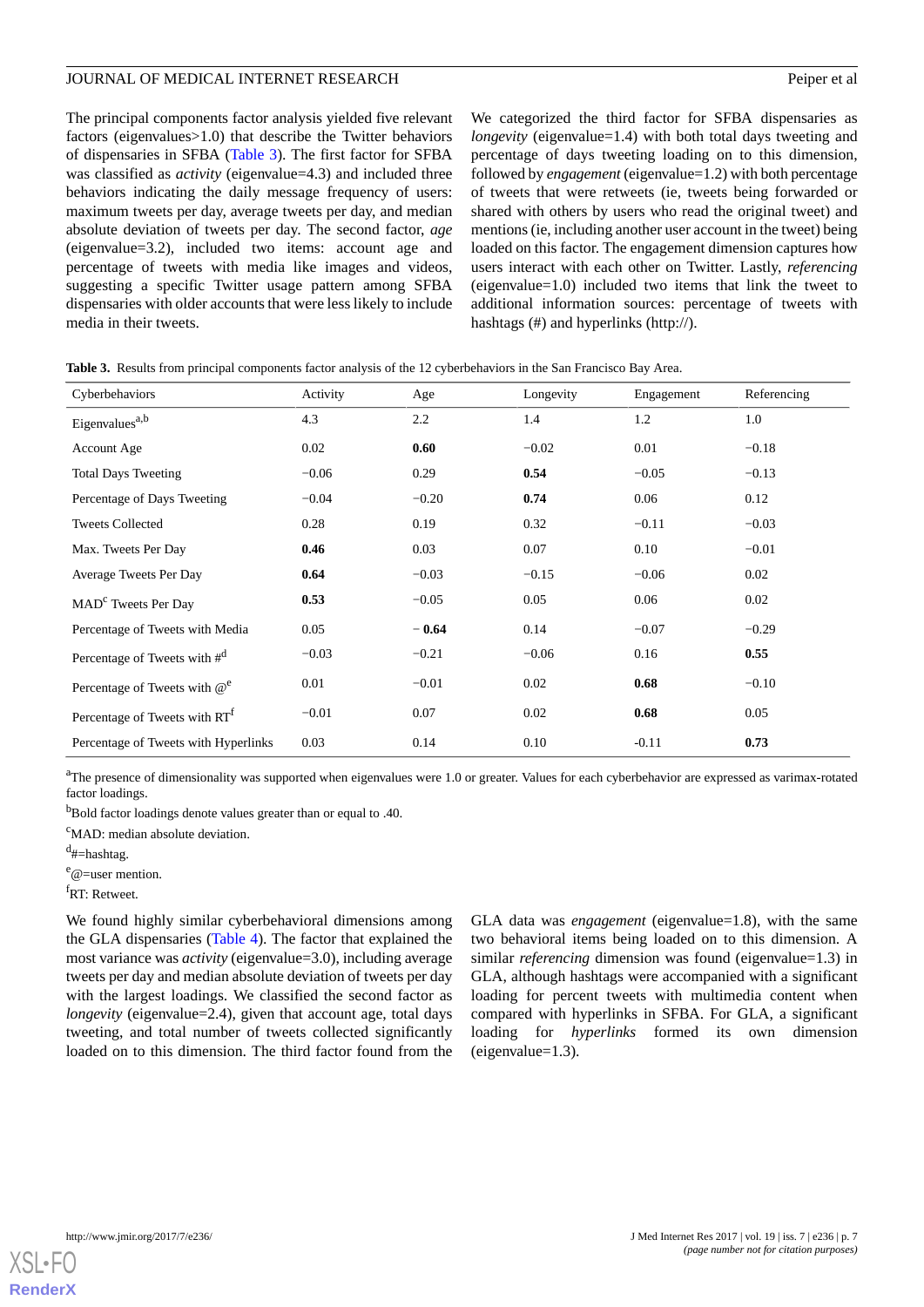<span id="page-7-0"></span>**Table 4.** Results from principal components factor analysis of the 12 cyberbehaviors in Greater Los Angeles.

| Cyberbehaviors                            | Activity | Longevity | Engagement | Referencing | Hyperlinks |
|-------------------------------------------|----------|-----------|------------|-------------|------------|
| Eigenvalues <sup>a,b</sup>                | 3.0      | 2.4       | 1.8        | 1.3         | 1.2        |
| Account Age                               | 0.14     | 0.48      | 0.05       | 0.26        | 0.29       |
| <b>Total Days Tweeting</b>                | 0.10     | 0.66      | 0.01       | 0.08        | 0.08       |
| Percentage of Days Tweeting               | 0.16     | 0.20      | 0.25       | 0.39        | 0.29       |
| <b>Tweets Collected</b>                   | 0.22     | 0.54      | 0.00       | 0.02        | 0.01       |
| Max. Tweets Per Day                       | 0.33     | 0.05      | 0.14       | 0.26        | 0.32       |
| Average Tweets Per Day                    | 0.64     | 0.03      | 0.02       | 0.06        | 0.12       |
| MAD <sup>c</sup> Tweets Per Day           | 0.59     | 0.03      | 0.05       | 0.08        | 0.09       |
| Percentage of Tweets with Media           | 0.11     | 0.01      | 0.01       | 0.62        | 0.21       |
| Percentage of Tweets with $\#^d$          | 0.08     | $0.00\,$  | 0.19       | 0.54        | 0.09       |
| Percentage of Tweets with $\omega^e$      | 0.01     | $0.00\,$  | 0.66       | 0.13        | 0.01       |
| Percentage of Tweets with RT <sup>f</sup> | 0.00     | 0.03      | 0.66       | 0.07        | 0.01       |
| Percentage of Tweets with Hyperlinks      | 0.11     | 0.00      | 0.01       | 0.04        | 0.80       |

<sup>a</sup>The presence of dimensionality was supported when eigenvalues were 1.0 or greater. Values for each cyberbehavior are expressed as varimax-rotated factor loadings.

<sup>b</sup>Bold factor loadings denote values greater than or equal to .40.

<sup>c</sup>MAD: median absolute deviation.

<sup>d</sup>#=hashtag.

 $e_{\text{}}$ e=user mention.

<sup>f</sup>RT: Retweet.

#### **Classification Accuracy of Cyberbehavioral Dimensions**

<span id="page-7-1"></span>[Table 5](#page-7-1) illustrates how the communities classified by the cyberbehavioral dimensions (ie, columns) corresponded to the true communities identified through the Louvain Method (ie, rows). As depicted by the bolded diagonals, the dimensions correctly classified 75% (46/61) of the dispensary communities in SFBA. The orange community had the best classification precision, followed by the green and purple communities.

In GLA, the dimensions correctly classified 71% (41/58) of the dispensary communities, with high classification precision among the orange and purple communities [\(Table 6\)](#page-8-0). Only 20% of the green community was correctly classified, most likely due to limited sample size. Additional loading statistics for the dimensions in the QDA may be found for each city in [Multimedia Appendix 2](#page-9-4) and interpreted like the factor loadings from the PCA.

|  |  | <b>Table 5.</b> Classification table for the communities of dispensaries in the San Francisco Bay Area. |  |  |  |
|--|--|---------------------------------------------------------------------------------------------------------|--|--|--|
|--|--|---------------------------------------------------------------------------------------------------------|--|--|--|

| San Francisco Bay Area (N=61) | Classified community |              |        |
|-------------------------------|----------------------|--------------|--------|
| True community                | Orange               | Green        | Purple |
| Orange $(n=23)$               | 20                   | $\mathbf{0}$ | 3      |
|                               | $(87\%)^a$           | $(0\%)$      | (13%)  |
| Green $(n=13)$                | $\overline{2}$       | 9            | 2      |
|                               | (15%)                | (69%)        | (15%)  |
| Purple $(n=25)$               | 3                    | 5            | 17     |
|                               | (12%)                | (20%)        | (68%)  |

<sup>a</sup>Bold diagonals illustrate correctly classified communities.

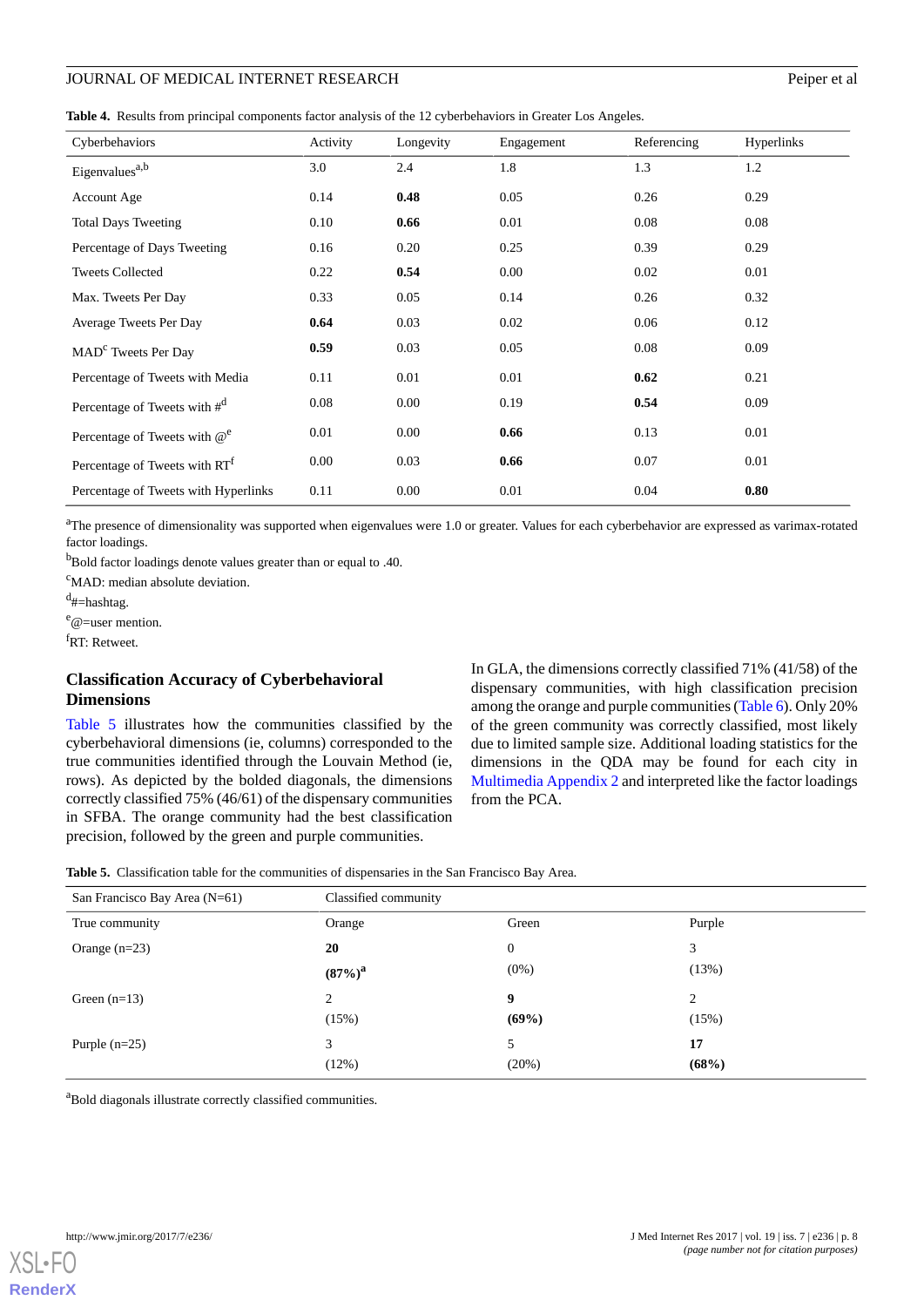<span id="page-8-0"></span>**Table 6.** Classification tables from the quadratic discriminant analysis of dispensaries in Greater Los Angeles.

| Greater Los Angeles $(N=58)$ | Classified community |                |          |
|------------------------------|----------------------|----------------|----------|
| True community               | Orange               | Green          | Purple   |
| Orange $(n=22)$              | 18                   | $\overline{0}$ | 4        |
|                              | $(82\%)^a$           | $(0\%)$        | (18%)    |
| Green $(n=10)$               | 3                    | 2              | 5        |
|                              | (30%)                | $(20\%)$       | $(50\%)$ |
| Purple $(n=26)$              | $\overline{4}$       |                | 21       |
|                              | (15%)                | (4%)           | (81%)    |

<sup>a</sup>Bold diagonals illustrate correctly classified communities.

#### *Discussion*

#### **Principal Findings**

As a popular social network platform that enables rapid information exchange about controversial social phenomena, Twitter represents an unregulated domain where cannabis dispensaries can form communities through regular communication and engagement with large audiences. In this study, the networks in SFBA and GLA both included sets of highly influential dispensaries with large groups of shared followers. However, the network structure of SFBA was more strongly connected and centralized than that of GLA, which had four large dispensaries that occupied relatively separate network spaces. The most strongly connected dispensaries in both cities had newer accounts, higher daily activity, more frequent user engagement, and increased usage of embedded media, keywords, and hyperlinks. As such, both network structure and cyberbehaviors significantly distinguished between the communities in each city, which provides evidence for contextual indicators that can be utilized for the surveillance of information exchange among dispensaries on Twitter.

#### **Cyberbehaviors and Distinguishable Communities**

Among the large and interconnected dispensary communities, the cyberbehaviors indicated regular tweets to shared followers that may include patient, consumer, and cannabis industry populations with strong mutual interests. The younger age of these highly active dispensaries may also demonstrate the emergence of new marketing strategies that streamline product promotions, share information, and develop brand loyalty within a larger sharing economy on Twitter [\[34](#page-11-6)]. In addition, these communities exhibited comparatively higher user engagement and referencing, two dimensions that may reciprocate collective consumption of cannabis through Twitter-mediated interactions and cooperative cyberbehaviors that rapidly disseminate cannabis-related information [[35\]](#page-11-7). Together, the structural and dimensional characteristics of these communities indicate that influential dispensaries may use Twitter to boost social traffic to their websites and grow their social networks [\[18](#page-10-17),[36](#page-11-8)[-41](#page-11-9)].

In contrast, the dispensaries on the network periphery had lower shared follower potential and exhibited more generic cyberbehaviors (eg, text-only tweets) that do not provide followers with engaging content or links to additional resources. As populations with greater socioeconomic status are

[XSL](http://www.w3.org/Style/XSL)•FO **[RenderX](http://www.renderx.com/)**

significantly more likely to send and receive hyperlinks [\[42](#page-11-10)[-45](#page-11-11)], these dispensaries may lack the resources to engage in cyberbehaviors that place them in more densely connected network spaces characterized by regular communications and strategic engagements with larger populations of shared followers. The *referencing* and *hyperlink* dimensions found in this study may therefore serve as key contextual measures of social capital among cannabis markets in California. Indeed, several large dispensaries were able to occupy their own network spaces outside of the center cores in both cities through increased *referencing* and *hyperlinks*, which may help attract shared followers with regional preferences, motivations, and norms related to cannabis consumption [\[46](#page-11-12)]. As several California studies have found that dispensaries are more likely to cluster in communities with higher levels of cannabis demand, consumption, and morbidity [\[47](#page-11-13)-[50\]](#page-11-14), follow-up analyses that incorporate geospatial data will be better suited to determine how network position corresponds to the geographic distribution of dispensary communities in California and other states [\[51](#page-11-15)].

With regard to community formation among dispensaries, we conceptualized shared followers as a form of affinity that signals mutual interest and affiliation with dispensaries they choose to jointly follow. By incorporating this feature into a social network to understand interconnections between dispensaries, shared followers represent a potential resource that may flow between dispensaries and help form communities in response to unique patterns of cyberbehavior among dispensaries [\[52](#page-12-0)-[54\]](#page-12-1). In the larger context of public health surveillance, the social networks constructed in SFBA and GLA may serve as the foundation for more rigorous studies to evaluate how new social policies and regulations disrupt or facilitate community formation and cyberbehavior. Moreover, the rapidly growing presence of dispensaries on the Internet suggests that the cyberbehaviors identified in this study may be useful measures to capture the frequency and types of communication that occur on Twitter [[55,](#page-12-2)[56\]](#page-12-3). Coordinated efforts to engage with researchers, policymakers, and stakeholders will be necessary to better understand the utility of these measures and develop scalable strategies to monitor large-scale industry practices on Twitter and other social media platforms [[57,](#page-12-4)[58](#page-12-5)].

#### **Limitations**

Although this study utilized shared follower potential to understand network structure and community formation among dispensaries, we acknowledge the multiple ways in which social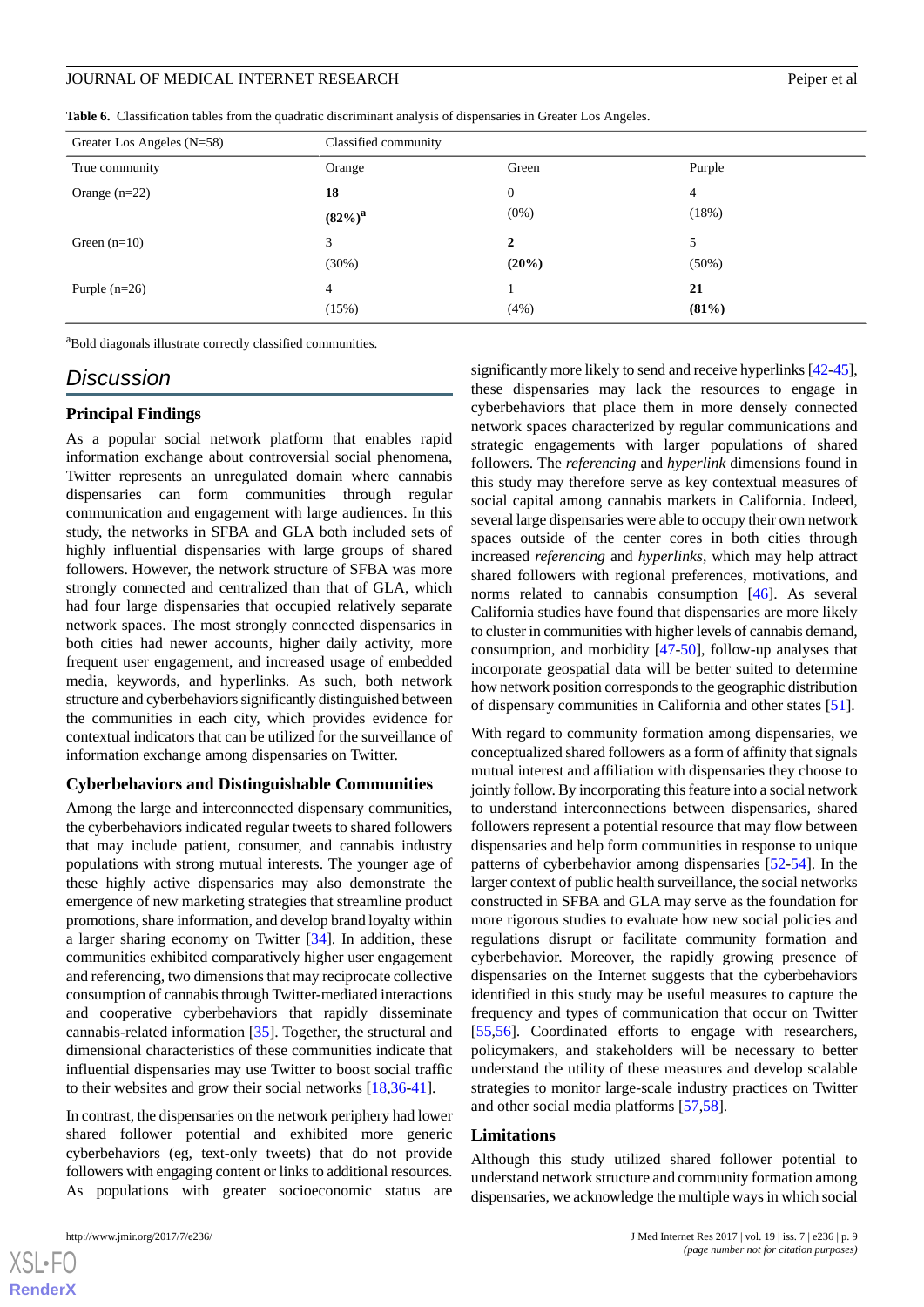networks may be represented. Instead of shared follower networks, a strict flow network using shared or liked tweets among dispensaries may demonstrate different dynamics of social interaction and information propagation [[59\]](#page-12-6). Indeed, exploratory analyses revealed very low levels of message diffusion among dispensaries in SFBA and GLA, which suggests that shared followers typically do not exchange or directly engage with dispensary tweets. Considering the referencing dimension, the content from dispensary tweets may also be constructed as a semantic network that not only illustrates conceptual connections between phrases, keywords, and hashtags, but also classifies how cannabis products are priced and promoted [\[60](#page-12-7),[61\]](#page-12-8). While such analyses were beyond the scope of this paper, rigorous content analyses will provide the framework with which to create a classification system that can be systematically trained to identify direct-to-consumer advertising of cannabis products and other specific types of tweets, such as health claims, industry events, scientific studies, and sentiment towards state and federal policies [[61-](#page-12-8)[63\]](#page-12-9).

Similarly, the ability of the cyberbehavioral dimensions to distinguish between communities suggests that metadata can provide additional insights into dispensary and consumer behaviors on Twitter. Larger studies that leverage these dimensions with metadata like dispensary type (eg, nonprofit, delivery, and health services), provisions for state and local laws, and geospatial characteristics may improve the detection of dispensary communities [[64\]](#page-12-10). For example, computational methods like stochastic block modeling can improve the accuracy of community detection with metadata without *a priori* assumptions about their correlations [\[65](#page-12-11)]. In other words, these methods can learn (eg, unsupervised and semi-supervised) whether important correlations exist and subsequently use or ignore metadata depending on whether they provide useful information to network structure and community formation [[65\]](#page-12-11). Finally, integrative techniques like exploratory graph analysis, latent network modeling, and residual network modeling represent new and exciting approaches that can help derive more parsimonious cyberbehavioral dimensions when compared with PCA and other latent variable modeling approaches [\[66](#page-12-12),[67\]](#page-12-13).

#### **Conclusions**

The findings from this study indicate that network structure and multiple dimensions of dispensary behavior on Twitter shape two of California's largest cannabis markets. As California successfully passed Proposition 64 on the November 2016 ballot, the legalization of recreational cannabis use for adults aged 21 years and older further stresses the need to determine the policy implications of online cannabis marketing and monitor community activity through contextual measures of cyberbehavior that may influence population-based consumption. In addition, the emergence of online marketplaces and mobile apps demonstrates how the digitization of dispensaries has started to shift consumers away from storefronts to high-tech collaborative consumption platforms that personalize product choices and automate purchases. With Twitter as a key part of this digital paradigm shift, the scalable methodology used in this study will serve as the basis for more rigorous designs that longitudinally track community formation and patterns of cyberbehavior among dispensaries.

#### **Acknowledgments**

This study was supported by an Independent Research and Development (IR&D) Grant and Strategic Investment Fund (SIF) at RTI International. An earlier version of this paper was presented at the 2016 International Conference on Computational Social Science.

#### <span id="page-9-3"></span>**Conflicts of Interest**

None declared.

# <span id="page-9-4"></span>**Multimedia Appendix 1**

Descriptive statistics for cyberbehaviors among communities of dispensaries.

[[PDF File \(Adobe PDF File\), 173KB-Multimedia Appendix 1](https://jmir.org/api/download?alt_name=jmir_v19i7e236_app1.pdf&filename=6598e6d05a0a62c5c041c082f6b703e2.pdf)]

#### <span id="page-9-0"></span>**Multimedia Appendix 2**

Canonical loadings for Twitter cyberbehaviors among communities of dispensaries.

<span id="page-9-1"></span>[[PDF File \(Adobe PDF File\), 559KB-Multimedia Appendix 2](https://jmir.org/api/download?alt_name=jmir_v19i7e236_app2.pdf&filename=6b967346c195635a1e69cd98323ac50f.pdf)]

#### <span id="page-9-2"></span>**References**

- 1. Hasin DS, Saha TD, Kerridge BT, Goldstein RB, Chou SP, Zhang H, et al. Prevalence of marijuana use disorders in the United States between 2001-2002 and 2012-2013. JAMA Psychiatry 2015 Dec;72(12):1235-1242 [\[FREE Full text\]](http://europepmc.org/abstract/MED/26502112) [doi: [10.1001/jamapsychiatry.2015.1858](http://dx.doi.org/10.1001/jamapsychiatry.2015.1858)] [Medline: [26502112](http://www.ncbi.nlm.nih.gov/entrez/query.fcgi?cmd=Retrieve&db=PubMed&list_uids=26502112&dopt=Abstract)]
- 2. Whiting PF, Wolff RF, Deshpande S, Di Nisio M, Duffy S, Hernandez AV, et al. Cannabinoids for medical use: a systematic review and meta-analysis. JAMA 2015 Jun;313(24):2456-2473. [doi: [10.1001/jama.2015.6358\]](http://dx.doi.org/10.1001/jama.2015.6358) [Medline: [26103030\]](http://www.ncbi.nlm.nih.gov/entrez/query.fcgi?cmd=Retrieve&db=PubMed&list_uids=26103030&dopt=Abstract)
- 3. Janichek JL, Reiman A. Clinical service desires of medical cannabis patients. Harm Reduct J 2012 Mar 13;9:12 [\[FREE](https://harmreductionjournal.biomedcentral.com/articles/10.1186/1477-7517-9-12) [Full text\]](https://harmreductionjournal.biomedcentral.com/articles/10.1186/1477-7517-9-12) [doi: [10.1186/1477-7517-9-12\]](http://dx.doi.org/10.1186/1477-7517-9-12) [Medline: [22414074](http://www.ncbi.nlm.nih.gov/entrez/query.fcgi?cmd=Retrieve&db=PubMed&list_uids=22414074&dopt=Abstract)]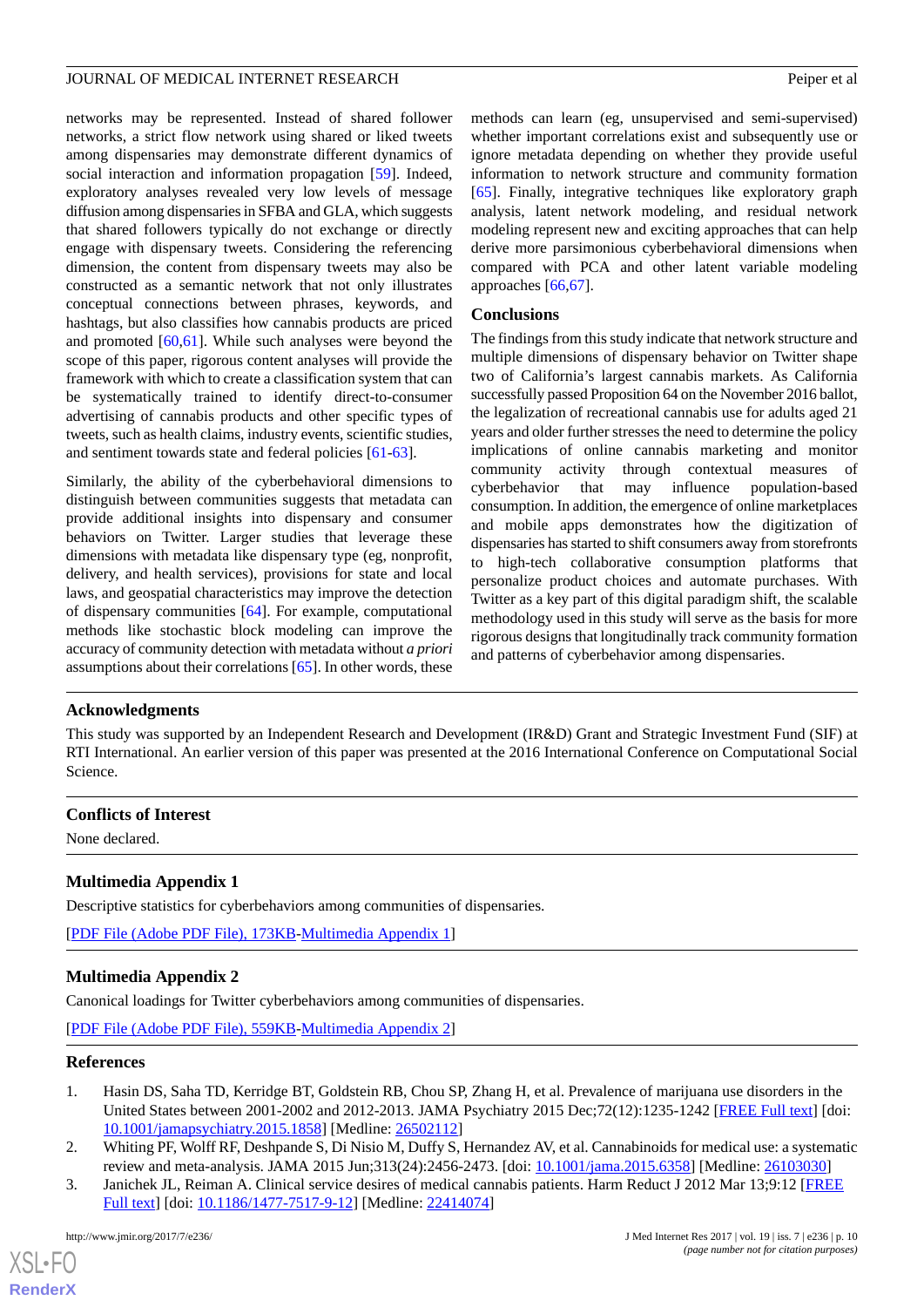- 4. Reinarman C, Nunberg H, Lanthier F, Heddleston T. Who are medical marijuana patients? Population characteristics from nine California assessment clinics. J Psychoactive Drugs 2011;43(2):128-135. [doi: [10.1080/02791072.2011.587700\]](http://dx.doi.org/10.1080/02791072.2011.587700) [Medline: [21858958](http://www.ncbi.nlm.nih.gov/entrez/query.fcgi?cmd=Retrieve&db=PubMed&list_uids=21858958&dopt=Abstract)]
- 5. Schauer GL, King BA, Bunnell RE, Promoff G, McAfee TA. Toking, vaping, and eating for health or fun: marijuana use patterns in adults, U.S., 2014. Am J Prev Med 2016 Jan;50(1):1-8. [doi: [10.1016/j.amepre.2015.05.027](http://dx.doi.org/10.1016/j.amepre.2015.05.027)] [Medline: [26277652\]](http://www.ncbi.nlm.nih.gov/entrez/query.fcgi?cmd=Retrieve&db=PubMed&list_uids=26277652&dopt=Abstract)
- <span id="page-10-1"></span><span id="page-10-0"></span>6. Lau N, Sales P, Averill S, Murphy F, Sato SO, Murphy S. A safer alternative: Cannabis substitution as harm reduction. Drug Alcohol Rev 2015 Nov;34(6):654-659. [doi: [10.1111/dar.12275](http://dx.doi.org/10.1111/dar.12275)] [Medline: [25919477\]](http://www.ncbi.nlm.nih.gov/entrez/query.fcgi?cmd=Retrieve&db=PubMed&list_uids=25919477&dopt=Abstract)
- <span id="page-10-2"></span>7. Pacula RL, Jacobson M, Maksabedian EJ. In the weeds: a baseline view of cannabis use among legalizing states and their neighbours. Addiction 2016 Jun;111(6):973-980. [doi: [10.1111/add.13282](http://dx.doi.org/10.1111/add.13282)] [Medline: [26687431\]](http://www.ncbi.nlm.nih.gov/entrez/query.fcgi?cmd=Retrieve&db=PubMed&list_uids=26687431&dopt=Abstract)
- <span id="page-10-3"></span>8. Bestrashniy J, Winters KC. Variability in medical marijuana laws in the United States. Psychol Addict Behav 2015 Sep;29(3):639-642. [doi: [10.1037/adb0000111](http://dx.doi.org/10.1037/adb0000111)] [Medline: [26415061\]](http://www.ncbi.nlm.nih.gov/entrez/query.fcgi?cmd=Retrieve&db=PubMed&list_uids=26415061&dopt=Abstract)
- <span id="page-10-4"></span>9. McLaren J, Swift W, Dillon P, Allsop S. Cannabis potency and contamination: a review of the literature. Addiction 2008 Jul;103(7):1100-1109. [doi: [10.1111/j.1360-0443.2008.02230.x\]](http://dx.doi.org/10.1111/j.1360-0443.2008.02230.x) [Medline: [18494838](http://www.ncbi.nlm.nih.gov/entrez/query.fcgi?cmd=Retrieve&db=PubMed&list_uids=18494838&dopt=Abstract)]
- <span id="page-10-5"></span>10. Goldsmith RS, Targino MC, Fanciullo GJ, Martin DW, Hartenbaum NP, White JM, et al. Medical marijuana in the workplace: challenges and management options for occupational physicians. J Occup Environ Med 2015 May;57(5):518-525 [[FREE](http://europepmc.org/abstract/MED/25951421) [Full text\]](http://europepmc.org/abstract/MED/25951421) [doi: [10.1097/JOM.0000000000000454\]](http://dx.doi.org/10.1097/JOM.0000000000000454) [Medline: [25951421\]](http://www.ncbi.nlm.nih.gov/entrez/query.fcgi?cmd=Retrieve&db=PubMed&list_uids=25951421&dopt=Abstract)
- <span id="page-10-6"></span>11. Kepple NJ, Mulholland E, Freisthler B, Schaper E. Correlates of Amount Spent on Marijuana Buds During a Discrete Purchase at Medical Marijuana Dispensaries: Results from a Pilot Study. J Psychoactive Drugs 2016 Jan;48(1):50-55. [doi: [10.1080/02791072.2015.1116719\]](http://dx.doi.org/10.1080/02791072.2015.1116719) [Medline: [26757234\]](http://www.ncbi.nlm.nih.gov/entrez/query.fcgi?cmd=Retrieve&db=PubMed&list_uids=26757234&dopt=Abstract)
- <span id="page-10-7"></span>12. Novak SP, Peiper NC, Wiley J. Linking animal models to human self-administration practices among medical cannabis patients: a daily diary study. Drug Alcohol Depend 2017 Feb;171:e153-e154. [doi: [10.1016/j.drugalcdep.2016.08.424\]](http://dx.doi.org/10.1016/j.drugalcdep.2016.08.424)
- <span id="page-10-9"></span><span id="page-10-8"></span>13. Cavazos-Rehg PA, Krauss M, Fisher SL, Salyer P, Grucza RA, Bierut LJ. Twitter chatter about marijuana. J Adolesc Health 2015 Feb;56(2):139-145 [\[FREE Full text\]](http://europepmc.org/abstract/MED/25620299) [doi: [10.1016/j.jadohealth.2014.10.270\]](http://dx.doi.org/10.1016/j.jadohealth.2014.10.270) [Medline: [25620299](http://www.ncbi.nlm.nih.gov/entrez/query.fcgi?cmd=Retrieve&db=PubMed&list_uids=25620299&dopt=Abstract)]
- 14. Cavazos-Rehg P, Krauss M, Grucza R, Bierut L. Characterizing the followers and tweets of a marijuana-focused Twitter handle. J Med Internet Res 2014 Jun;16(6):e157 [\[FREE Full text\]](http://www.jmir.org/2014/6/e157/) [doi: [10.2196/jmir.3247\]](http://dx.doi.org/10.2196/jmir.3247) [Medline: [24974893\]](http://www.ncbi.nlm.nih.gov/entrez/query.fcgi?cmd=Retrieve&db=PubMed&list_uids=24974893&dopt=Abstract)
- <span id="page-10-10"></span>15. Daniulaityte R, Nahhas RW, Wijeratne S, Carlson RG, Lamy FR, Martins SS, et al. "Time for dabs": analyzing Twitter data on marijuana concentrates across the U.S. Drug Alcohol Depend 2015 Oct 01;155:307-311 [\[FREE Full text\]](http://europepmc.org/abstract/MED/26338481) [doi: [10.1016/j.drugalcdep.2015.07.1199\]](http://dx.doi.org/10.1016/j.drugalcdep.2015.07.1199) [Medline: [26338481\]](http://www.ncbi.nlm.nih.gov/entrez/query.fcgi?cmd=Retrieve&db=PubMed&list_uids=26338481&dopt=Abstract)
- <span id="page-10-11"></span>16. Lamy FR, Daniulaityte R, Sheth A, Nahhas RW, Martins SS, Boyer EW, et al. "Those edibles hit hard": Exploration of Twitter data on cannabis edibles in the U.S. Drug Alcohol Depend 2016 Jul;164(1):64-70. [doi: [10.1016/j.drugalcdep.2016.04.029\]](http://dx.doi.org/10.1016/j.drugalcdep.2016.04.029) [Medline: [27185160\]](http://www.ncbi.nlm.nih.gov/entrez/query.fcgi?cmd=Retrieve&db=PubMed&list_uids=27185160&dopt=Abstract)
- <span id="page-10-17"></span><span id="page-10-12"></span>17. Clark EM, Jones CA, Williams JR, Kurti AN, Norotsky MC, Danforth CM, et al. Vaporous marketing: uncovering pervasive electronic cigarette advertisements on Twitter. PLoS One 2016 Jul;11(7):e0157304 [[FREE Full text](http://dx.plos.org/10.1371/journal.pone.0157304)] [doi: [10.1371/journal.pone.0157304\]](http://dx.doi.org/10.1371/journal.pone.0157304) [Medline: [27410031](http://www.ncbi.nlm.nih.gov/entrez/query.fcgi?cmd=Retrieve&db=PubMed&list_uids=27410031&dopt=Abstract)]
- <span id="page-10-13"></span>18. Liang BA, Mackey TK. Prevalence and global health implications of social media in direct-to-consumer drug advertising. J Med Internet Res 2011 Aug;13(3):e64 [\[FREE Full text](http://www.jmir.org/2011/3/e64/)] [doi: [10.2196/jmir.1775\]](http://dx.doi.org/10.2196/jmir.1775) [Medline: [21880574](http://www.ncbi.nlm.nih.gov/entrez/query.fcgi?cmd=Retrieve&db=PubMed&list_uids=21880574&dopt=Abstract)]
- <span id="page-10-14"></span>19. Mackey TK, Cuomo RE, Liang BA. The rise of digital direct-to-consumer advertising?: comparison of direct-to-consumer advertising expenditure trends from publicly available data sources and global policy implications. BMC Health Serv Res 2015 Jun;15:236 [\[FREE Full text\]](http://bmchealthservres.biomedcentral.com/articles/10.1186/s12913-015-0885-1) [doi: [10.1186/s12913-015-0885-1](http://dx.doi.org/10.1186/s12913-015-0885-1)] [Medline: [26084705\]](http://www.ncbi.nlm.nih.gov/entrez/query.fcgi?cmd=Retrieve&db=PubMed&list_uids=26084705&dopt=Abstract)
- 20. Watters JK, Biernacki P. Targeted sampling: options for the study of hidden populations. Soc Probl 1989 Oct;36(4):416-430. [doi: [10.2307/800824](http://dx.doi.org/10.2307/800824)]
- 21. Miller PG, Sønderlund AL. Using the Internet to research hidden populations of illicit drug users: a review. Addiction 2010 Sep;105(9):1557-1567. [doi: [10.1111/j.1360-0443.2010.02992.x\]](http://dx.doi.org/10.1111/j.1360-0443.2010.02992.x) [Medline: [20626378\]](http://www.ncbi.nlm.nih.gov/entrez/query.fcgi?cmd=Retrieve&db=PubMed&list_uids=20626378&dopt=Abstract)
- <span id="page-10-15"></span>22. Kral AH, Malekinejad M, Vaudrey J, Martinez AN, Lorvick J, McFarland W, et al. Comparing respondent-driven sampling and targeted sampling methods of recruiting injection drug users in San Francisco. J Urban Health 2010 Sep;87(5):839-850. [doi: [10.1007/s11524-010-9486-910.1007/s11524-010-9486-9](http://dx.doi.org/10.1007/s11524-010-9486-910.1007/s11524-010-9486-9)] [Medline: [20582573](http://www.ncbi.nlm.nih.gov/entrez/query.fcgi?cmd=Retrieve&db=PubMed&list_uids=20582573&dopt=Abstract)]
- <span id="page-10-16"></span>23. Kral AH, Wenger L, Carpenter L, Wood E, Kerr T, Bourgois P. Acceptability of a safer injection facility among injection drug users in San Francisco. Drug Alcohol Depend 2010 Jul 01;110(1-2):160-163 [[FREE Full text](http://europepmc.org/abstract/MED/20303679)] [doi: [10.1016/j.drugalcdep.2010.02.009\]](http://dx.doi.org/10.1016/j.drugalcdep.2010.02.009) [Medline: [20303679\]](http://www.ncbi.nlm.nih.gov/entrez/query.fcgi?cmd=Retrieve&db=PubMed&list_uids=20303679&dopt=Abstract)
- 24. Kral AH, Wenger L, Novak SP, Chu D, Corsi KF, Coffa D, et al. Is cannabis use associated with less opioid use among people who inject drugs? Drug Alcohol Depend 2015 Aug 01;153:236-241 [[FREE Full text](http://europepmc.org/abstract/MED/26051162)] [doi: [10.1016/j.drugalcdep.2015.05.014\]](http://dx.doi.org/10.1016/j.drugalcdep.2015.05.014) [Medline: [26051162\]](http://www.ncbi.nlm.nih.gov/entrez/query.fcgi?cmd=Retrieve&db=PubMed&list_uids=26051162&dopt=Abstract)
- 25. Bowes L, Joinson C, Wolke D, Lewis G. Peer victimisation during adolescence and its impact on depression in early adulthood: prospective cohort study in the United Kingdom. BMJ 2015 Jun 02;350:h2469. [doi: [10.1136/bmj.h2469\]](http://dx.doi.org/10.1136/bmj.h2469)
- 26. Stopka TJ, Lutnick A, Wenger LD, Deriemer K, Geraghty EM, Kral AH. Demographic, risk, and spatial factors associated with over-the-counter syringe purchase among injection drug users. Am J Epidemiol 2012 Jul 01;176(1):14-23 [\[FREE Full](http://aje.oxfordjournals.org/cgi/pmidlookup?view=long&pmid=22562660) [text](http://aje.oxfordjournals.org/cgi/pmidlookup?view=long&pmid=22562660)] [doi: [10.1093/aje/kwr492\]](http://dx.doi.org/10.1093/aje/kwr492) [Medline: [22562660\]](http://www.ncbi.nlm.nih.gov/entrez/query.fcgi?cmd=Retrieve&db=PubMed&list_uids=22562660&dopt=Abstract)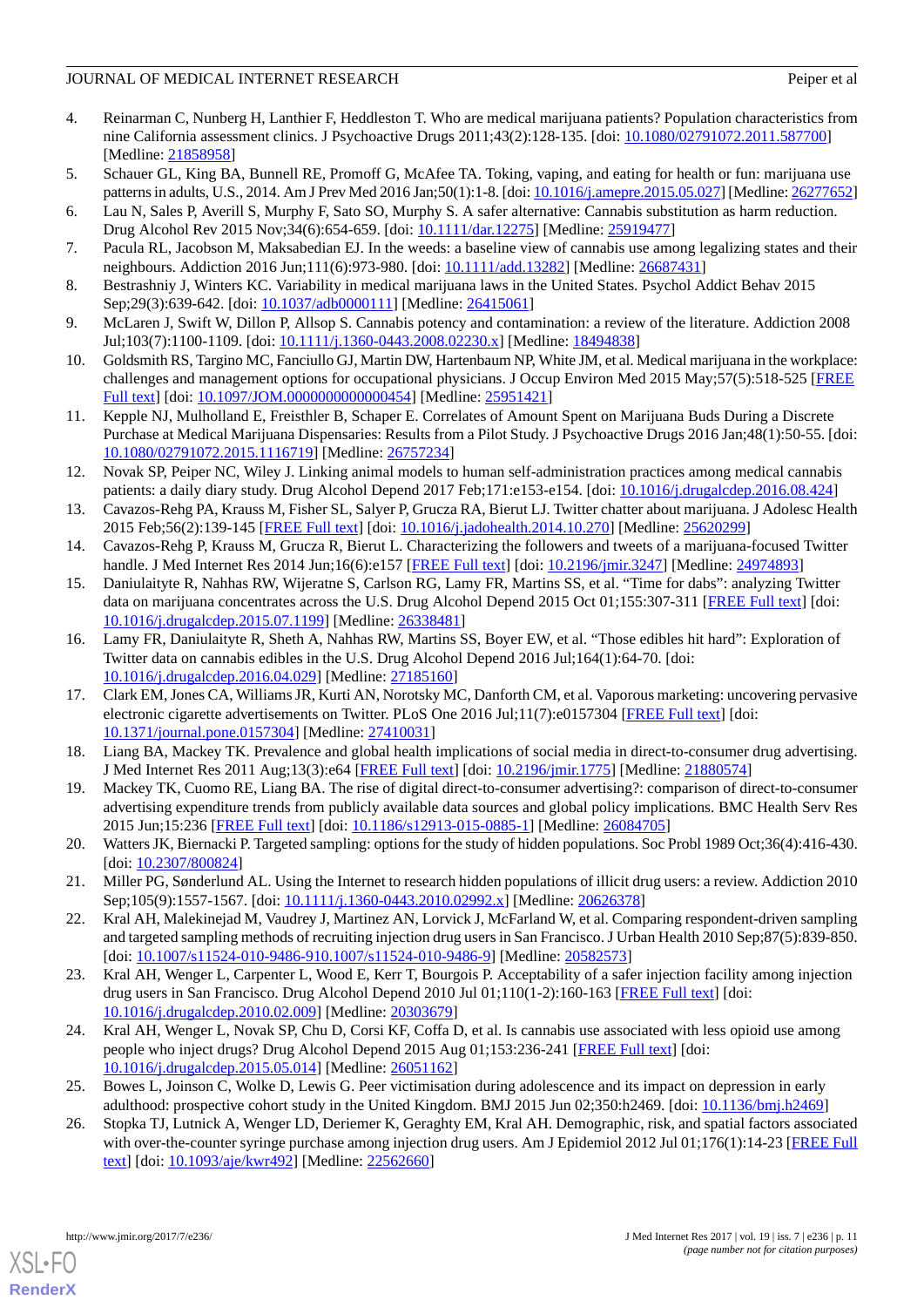- 27. Shapiro BJ, Lynch KL, Toochinda T, Lutnick A, Cheng HY, Kral AH. Promethazine misuse among methadone maintenance patients and community-based injection drug users. J Addict Med 2013;7(2):96-101 [\[FREE Full text\]](http://europepmc.org/abstract/MED/23385449) [doi: [10.1097/ADM.0b013e31827f9b43](http://dx.doi.org/10.1097/ADM.0b013e31827f9b43)] [Medline: [23385449](http://www.ncbi.nlm.nih.gov/entrez/query.fcgi?cmd=Retrieve&db=PubMed&list_uids=23385449&dopt=Abstract)]
- <span id="page-11-0"></span>28. Novak SP, Håkansson A, Martinez-Raga J, Reimer J, Krotki K, Varughese S. Nonmedical use of prescription drugs in the European Union. BMC Psychiatry 2016 Aug 04;16:274 [\[FREE Full text\]](https://bmcpsychiatry.biomedcentral.com/articles/10.1186/s12888-016-0909-3) [doi: [10.1186/s12888-016-0909-3](http://dx.doi.org/10.1186/s12888-016-0909-3)] [Medline: [27488186](http://www.ncbi.nlm.nih.gov/entrez/query.fcgi?cmd=Retrieve&db=PubMed&list_uids=27488186&dopt=Abstract)]
- <span id="page-11-2"></span><span id="page-11-1"></span>29. Caldarelli G, Chessa A. Data Science and Complex Networks: Real Case Studies with Python. USA: Oxford University Press; 2016.
- <span id="page-11-3"></span>30. Real R, Vargas JM. The probabilistic basis of Jaccard's Index of similarity. Syst Biol 1996;45(3):380-385. [doi: [10.2307/2413572\]](http://dx.doi.org/10.2307/2413572)
- <span id="page-11-4"></span>31. Hamers L, Hemeryck Y, Herweyers G, Janssen M, Keters H, Rousseau R, et al. Similarity measures in scientometric research: the Jaccard index versus Salton's cosine formula. Inf Process Manag 1989;25(3):315-318. [doi: [10.1016/0306-4573\(89\)90048-4](http://dx.doi.org/10.1016/0306-4573(89)90048-4)]
- <span id="page-11-5"></span>32. Blondel VD, Guillaume JL, Lambiotte R, Lefebvre E. Fast unfolding of communities in large networks. J Stat Mech 2008 Oct;2008:P10008. [doi: [10.1088/1742-5468/2008/10/P10008\]](http://dx.doi.org/10.1088/1742-5468/2008/10/P10008)
- <span id="page-11-6"></span>33. Schott JR. Dimensionality reduction in quadratic discriminant analysis. Comput Stat Data Anal 1993 Aug;16(2):161-174. [doi: [10.1016/0167-9473\(93\)90111-6](http://dx.doi.org/10.1016/0167-9473(93)90111-6)]
- <span id="page-11-7"></span>34. Hamari J, Sjöklint M, Ukkonen A. The sharing economy: why people participate in collaborative consumption. J Assoc Inf Sci Technol 2016 Sep;67(9):2047-2059. [doi: [10.1002/asi.23552\]](http://dx.doi.org/10.1002/asi.23552)
- <span id="page-11-8"></span>35. Belk R. You are what you can access: sharing and collaborative consumption online. J Bus Res 2014 Aug;67(8):1595-1600. [doi: 10.1016/*j.jbusres.2013.10.001*]
- 36. Valenzuela S, Park N, Kee KF. Is there social capital in a social network site?: Facebook use and college students' life satisfaction, trust, and participation. J Comput Mediat Commun 2009 Jul;14(4):875-901. [doi: [10.1111/j.1083-6101.2009.01474.x\]](http://dx.doi.org/10.1111/j.1083-6101.2009.01474.x)
- 37. Wakefield R, Wakefield K. Social media network behavior: a study of user passion and affect. J Strateg Inf Syst 2016 Jul;25(2):140-156. [doi: [10.1016/j.jsis.2016.04.001\]](http://dx.doi.org/10.1016/j.jsis.2016.04.001)
- 38. Panigrahy R, Najork M, Xie Y. How user behavior is related to social affinity. USA; 2012 Presented at: 5th ACM International Conference on Web Search and Data Mining (WSDM); February 2012; Seattle, WA p. 713-722 URL: [http://dl.acm.org/](http://dl.acm.org/citation.cfm?id=2124379) [citation.cfm?id=2124379](http://dl.acm.org/citation.cfm?id=2124379) [doi: [10.1145/2124295.2124379](http://dx.doi.org/10.1145/2124295.2124379)]
- 39. Mackey TK, Liang BA. Global reach of direct-to-consumer advertising using social media for illicit online drug sales. J Med Internet Res 2013 May;15(5):e105 [[FREE Full text](http://www.jmir.org/2013/5/e105/)] [doi: [10.2196/jmir.2610](http://dx.doi.org/10.2196/jmir.2610)] [Medline: [23718965](http://www.ncbi.nlm.nih.gov/entrez/query.fcgi?cmd=Retrieve&db=PubMed&list_uids=23718965&dopt=Abstract)]
- <span id="page-11-9"></span>40. Friedman SR, Mateu-Gelabert P, Curtis R, Maslow C, Bolyard M, Sandoval M, et al. Social capital or networks, negotiations, and norms? A neighborhood case study. Am J Prev Med 2007 Jun;32(6 Suppl):S160-S170 [[FREE Full text](http://europepmc.org/abstract/MED/17543707)] [doi: [10.1016/j.amepre.2007.02.005](http://dx.doi.org/10.1016/j.amepre.2007.02.005)] [Medline: [17543707\]](http://www.ncbi.nlm.nih.gov/entrez/query.fcgi?cmd=Retrieve&db=PubMed&list_uids=17543707&dopt=Abstract)
- <span id="page-11-10"></span>41. Moore S, Bockenholt U, Daniel M, Frohlich K, Kestens Y, Richard L. Social capital and core network ties: a validation study of individual-level social capital measures and their association with extra- and intra-neighborhood ties, and self-rated health. Health Place 2011 Mar; 17(2): 536-544. [doi: 10.1016/j.healthplace. 2010.12.010] [Medline: [21208822\]](http://www.ncbi.nlm.nih.gov/entrez/query.fcgi?cmd=Retrieve&db=PubMed&list_uids=21208822&dopt=Abstract)
- 42. Gonzalez-Bailon S. Opening the black box of link formation: social factors underlying the structure of the web. Soc Networks 2009 Oct;31(4):271-280. [doi: [10.1016/j.socnet.2009.07.003](http://dx.doi.org/10.1016/j.socnet.2009.07.003)]
- <span id="page-11-12"></span><span id="page-11-11"></span>43. Shumate M, Dewitt L. The North/South divide in NGO hyperlink networks. J Comput Mediat Commun 2008;13(2):405-428. [doi: [10.1111/j.1083-6101.2008.00402.x](http://dx.doi.org/10.1111/j.1083-6101.2008.00402.x)]
- <span id="page-11-13"></span>44. Pilny A, Shumate M. Hyperlinks as extensions of offline instrumental collective action. Inf Commun Soc 2011;15(2):260-286. [doi: [10.1080/1369118X.2011.606328](http://dx.doi.org/10.1080/1369118X.2011.606328)]
- 45. Shumate M. The evolution of the HIV/AIDS NGO hyperlink network. J Comput Mediat Commun 2012;17(2):120-134. [doi: [10.1111/j.1083-6101.2011.01569.x](http://dx.doi.org/10.1111/j.1083-6101.2011.01569.x)]
- 46. Csermely P, London A, Wu LY, Uzzi B. Structure and dynamics of core/periphery networks. J Complex Netw 2013;1:93-123. [doi: [10.1093/comnet/cnt016\]](http://dx.doi.org/10.1093/comnet/cnt016)
- 47. Thomas C, Freisthler B. Examining the locations of medical marijuana dispensaries in Los Angeles. Drug Alcohol Rev 2016 May;35(3):334-337. [doi: [10.1111/dar.12325](http://dx.doi.org/10.1111/dar.12325)] [Medline: [26423794](http://www.ncbi.nlm.nih.gov/entrez/query.fcgi?cmd=Retrieve&db=PubMed&list_uids=26423794&dopt=Abstract)]
- <span id="page-11-15"></span><span id="page-11-14"></span>48. Freisthler B, Kepple NJ, Sims R, Martin SE. Evaluating medical marijuana dispensary policies: spatial methods for the study of environmentally-based interventions. Am J Community Psychol 2013 Mar;51(1-2):278-288 [\[FREE Full text\]](http://europepmc.org/abstract/MED/22821130) [doi: [10.1007/s10464-012-9542-6\]](http://dx.doi.org/10.1007/s10464-012-9542-6) [Medline: [22821130](http://www.ncbi.nlm.nih.gov/entrez/query.fcgi?cmd=Retrieve&db=PubMed&list_uids=22821130&dopt=Abstract)]
- 49. Mair C, Freisthler B, Ponicki WR, Gaidus A. The impacts of marijuana dispensary density and neighborhood ecology on marijuana abuse and dependence. Drug Alcohol Depend 2015 Sep;154:111-116. [doi: [10.1016/j.drugalcdep.2015.06.019](http://dx.doi.org/10.1016/j.drugalcdep.2015.06.019)]
- 50. Morrison C, Gruenewald PJ, Freisthler B, Ponicki WR, Remer LG. The economic geography of medical cannabis dispensaries in California. Int J Drug Policy 2014 May;25(3):508-515. [doi: [10.1016/j.drugpo.2013.12.009](http://dx.doi.org/10.1016/j.drugpo.2013.12.009)]
- 51. Beletsky L, Arredondo J, Werb D, Vera A, Abramovitz D, Amon JJ, et al. Utilization of Google enterprise tools to georeference survey data among hard-to-reach groups: strategic application in international settings. Int J Health Geogr 2016 Jul 28;15(1):24 [\[FREE Full text\]](https://ij-healthgeographics.biomedcentral.com/articles/10.1186/s12942-016-0053-9) [doi: [10.1186/s12942-016-0053-9](http://dx.doi.org/10.1186/s12942-016-0053-9)] [Medline: [27468764\]](http://www.ncbi.nlm.nih.gov/entrez/query.fcgi?cmd=Retrieve&db=PubMed&list_uids=27468764&dopt=Abstract)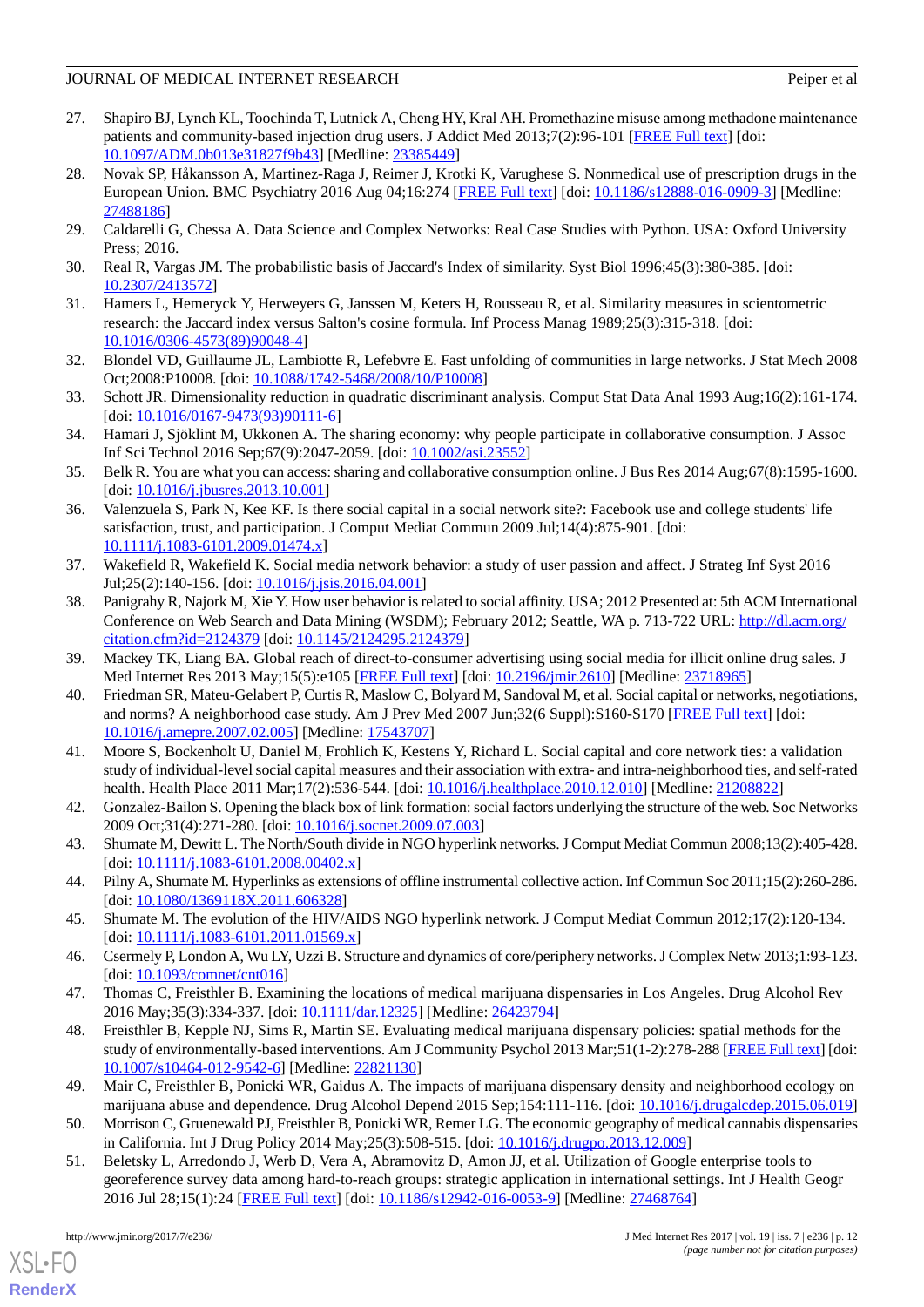- <span id="page-12-0"></span>52. Borgatti SP. Centrality and network flow. Soc Networks 2005 Jan;27(1):55-71. [doi: [10.1016/j.socnet.2004.11.008\]](http://dx.doi.org/10.1016/j.socnet.2004.11.008)
- 53. Smith M, Giraud-Carrier C, Purser N. Implicit affinity networks and social capital. Inf Technol and Management 2009 Jul;10(2-3):123-134. [doi: <u>10.1007/s10799-009-0057-2</u>]
- <span id="page-12-2"></span><span id="page-12-1"></span>54. Contractor N. The emergence of multidimensional networks. J Comput Mediat Commun 2009 Apr;14(3):743-747. [doi: [10.1111/j.1083-6101.2009.01465.x\]](http://dx.doi.org/10.1111/j.1083-6101.2009.01465.x)
- 55. DeAndrea DC, Vendemia MA. How affiliation disclosure and control over user-generated comments affects consumer health knowledge and behavior: a randomized controlled experiment of pharmaceutical direct-to-consumer advertising on social media. J Med Internet Res 2016 Jul 19;18(7):e189 [\[FREE Full text\]](http://www.jmir.org/2016/7/e189/) [doi: [10.2196/jmir.5972\]](http://dx.doi.org/10.2196/jmir.5972) [Medline: [27435883\]](http://www.ncbi.nlm.nih.gov/entrez/query.fcgi?cmd=Retrieve&db=PubMed&list_uids=27435883&dopt=Abstract)
- <span id="page-12-4"></span><span id="page-12-3"></span>56. Bierut T, Krauss MJ, Sowles SJ, Cavazos-Rehg PA. Exploring Marijuana advertising on Weedmaps, a popular online directory. Prev Sci 2017 Feb;18(2):183-192. [doi: [10.1007/s11121-016-0702-z\]](http://dx.doi.org/10.1007/s11121-016-0702-z) [Medline: [27534665\]](http://www.ncbi.nlm.nih.gov/entrez/query.fcgi?cmd=Retrieve&db=PubMed&list_uids=27534665&dopt=Abstract)
- <span id="page-12-5"></span>57. Bietz MJ, Bloss CS, Calvert S, Godino JG, Gregory J, Claffey MP, et al. Opportunities and challenges in the use of personal health data for health research. J Am Med Inform Assoc 2016 Apr;23(e1):e42-e48. [doi: [10.1093/jamia/ocv118\]](http://dx.doi.org/10.1093/jamia/ocv118) [Medline: [26335984](http://www.ncbi.nlm.nih.gov/entrez/query.fcgi?cmd=Retrieve&db=PubMed&list_uids=26335984&dopt=Abstract)]
- <span id="page-12-6"></span>58. Spencer K, Sanders C, Whitley EA, Lund D, Kaye J, Dixon WG. Patient perspectives on sharing anonymized personal health data using a digital system for dynamic consent and research feedback: a qualitative study. J Med Internet Res 2016 Apr 15;18(4):e66 [\[FREE Full text](http://www.jmir.org/2016/4/e66/)] [doi: [10.2196/jmir.5011\]](http://dx.doi.org/10.2196/jmir.5011) [Medline: [27083521](http://www.ncbi.nlm.nih.gov/entrez/query.fcgi?cmd=Retrieve&db=PubMed&list_uids=27083521&dopt=Abstract)]
- <span id="page-12-7"></span>59. Mishori R, Singh LO, Levy B, Newport C. Mapping physician Twitter networks: describing how they work as a first step in understanding connectivity, information flow, and message diffusion. J Med Internet Res 2014 Apr 14;16(4):e107 [\[FREE](http://www.jmir.org/2014/4/e107/) [Full text\]](http://www.jmir.org/2014/4/e107/) [doi: [10.2196/jmir.3006](http://dx.doi.org/10.2196/jmir.3006)] [Medline: [24733146\]](http://www.ncbi.nlm.nih.gov/entrez/query.fcgi?cmd=Retrieve&db=PubMed&list_uids=24733146&dopt=Abstract)
- <span id="page-12-8"></span>60. Martin MK, Pfeffer J, Carley KM. Network text analysis of conceptual overlap in interviews, newspaper articles and keywords. Soc Netw Anal Min 2013 Dec;3(4):1165-1177. [doi: [10.1007/s13278-013-0129-5\]](http://dx.doi.org/10.1007/s13278-013-0129-5)
- 61. Tighe PJ, Goldsmith RC, Gravenstein M, Bernard HR, Fillingim RB. The painful tweet: text, sentiment, and community structure analyses of tweets pertaining to pain. J Med Internet Res 2015;17(4):e84 [\[FREE Full text](http://www.jmir.org/2015/4/e84/)] [doi: [10.2196/jmir.3769\]](http://dx.doi.org/10.2196/jmir.3769) [Medline: [25843553](http://www.ncbi.nlm.nih.gov/entrez/query.fcgi?cmd=Retrieve&db=PubMed&list_uids=25843553&dopt=Abstract)]
- <span id="page-12-10"></span><span id="page-12-9"></span>62. Hamad EO, Savundranayagam MY, Holmes JD, Kinsella EA, Johnson AM. Toward a mixed-methods research approach to content analysis in the digital age: the combined content-analysis model and its applications to health care Twitter feeds. J Med Internet Res 2016 Mar 08;18(3):e60 [[FREE Full text](http://www.jmir.org/2016/3/e60/)] [doi: [10.2196/jmir.5391\]](http://dx.doi.org/10.2196/jmir.5391) [Medline: [26957477](http://www.ncbi.nlm.nih.gov/entrez/query.fcgi?cmd=Retrieve&db=PubMed&list_uids=26957477&dopt=Abstract)]
- <span id="page-12-11"></span>63. Ramo DE, Popova L, Grana R, Zhao S, Chavez K. Cannabis Mobile Apps: A Content Analysis. JMIR Mhealth Uhealth 2015 Aug;3(3):e81 [[FREE Full text](http://mhealth.jmir.org/2015/3/e81/)] [doi: [10.2196/mhealth.4405](http://dx.doi.org/10.2196/mhealth.4405)] [Medline: [26268634](http://www.ncbi.nlm.nih.gov/entrez/query.fcgi?cmd=Retrieve&db=PubMed&list_uids=26268634&dopt=Abstract)]
- <span id="page-12-12"></span>64. Cardillo A, Gómez-Gardeñes J, Zanin M, Romance M, Papo D, del Pozo F, et al. Emergence of network features from multiplexity. Sci Rep 2013;3:1344 [[FREE Full text](http://dx.doi.org/10.1038/srep01344)] [doi: [10.1038/srep01344](http://dx.doi.org/10.1038/srep01344)] [Medline: [23446838](http://www.ncbi.nlm.nih.gov/entrez/query.fcgi?cmd=Retrieve&db=PubMed&list_uids=23446838&dopt=Abstract)]
- <span id="page-12-13"></span>65. Newman ME, Clauset A. Structure and inference in annotated networks. Nat Commun 2016 Jun 16;7:11863 [[FREE Full](http://europepmc.org/abstract/MED/27306566) [text](http://europepmc.org/abstract/MED/27306566)] [doi: [10.1038/ncomms11863\]](http://dx.doi.org/10.1038/ncomms11863) [Medline: [27306566](http://www.ncbi.nlm.nih.gov/entrez/query.fcgi?cmd=Retrieve&db=PubMed&list_uids=27306566&dopt=Abstract)]
- 66. Golino HF, Demetriou A. Estimating the dimensionality of intelligence like data using Exploratory Graph Analysis. Intelligence 2017 May;62:54-70 (forthcoming) [\[FREE Full text\]](http://www.sciencedirect.com/science/article/pii/S0160289616302240) [doi: [10.1016/j.intell.2017.02.007\]](http://dx.doi.org/10.1016/j.intell.2017.02.007)
- 67. Golino HF, Epskamp S. Exploratory graph analysis: A new approach for estimating the number of dimensions in psychological research. PLoS One 2017 Jun;12(6):e0174035 [[FREE Full text](http://www.sciencedirect.com/science/article/pii/S0160289616302240)] [doi: [10.1371/journal.pone.0174035](http://dx.doi.org/10.1371/journal.pone.0174035)]

#### **Abbreviations**

**GLA:** Greater Los Angeles **PCA:** Principal components factor analysis **QDA:** Quadratic discriminant analysis **SFBA:** San Francisco Bay Area

*Edited by I Weber; submitted 09.12.16; peer-reviewed by A Kurti, M Meacham; comments to author 22.01.17; revised version received 06.03.17; accepted 07.04.17; published 04.07.17*

*Please cite as: Peiper NC, Baumgartner PM, Chew RF, Hsieh YP, Bieler GS, Bobashev GV, Siege C, Zarkin GA Patterns of Twitter Behavior Among Networks of Cannabis Dispensaries in California J Med Internet Res 2017;19(7):e236 URL: <http://www.jmir.org/2017/7/e236/> doi: [10.2196/jmir.7137](http://dx.doi.org/10.2196/jmir.7137) PMID: [28676471](http://www.ncbi.nlm.nih.gov/entrez/query.fcgi?cmd=Retrieve&db=PubMed&list_uids=28676471&dopt=Abstract)*